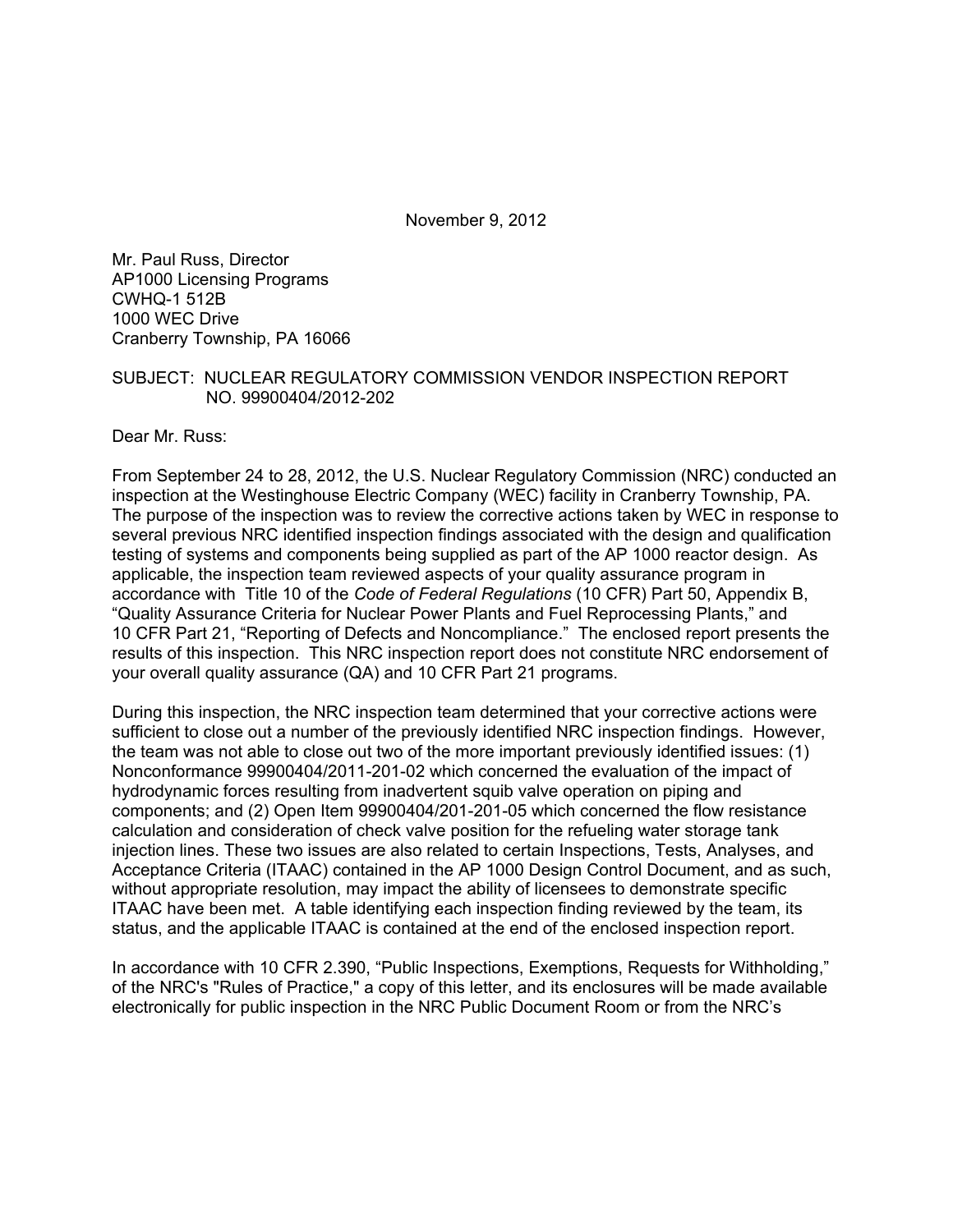P. Russ - 2 -

Agencywide Document Access and Manager System document system, accessible from the NRC Web site at http://www.nrc.gov/reading-rm/adams.html.

Sincerely,

#### */RA/*

Richard A. Rasmussen, Chief Electrical Vendor Branch Division of Construction Inspection and Operational Programs Office of New Reactors

Docket No.: 99900404

Enclosure: Inspection Report No. 99900404/2012-202 and attachment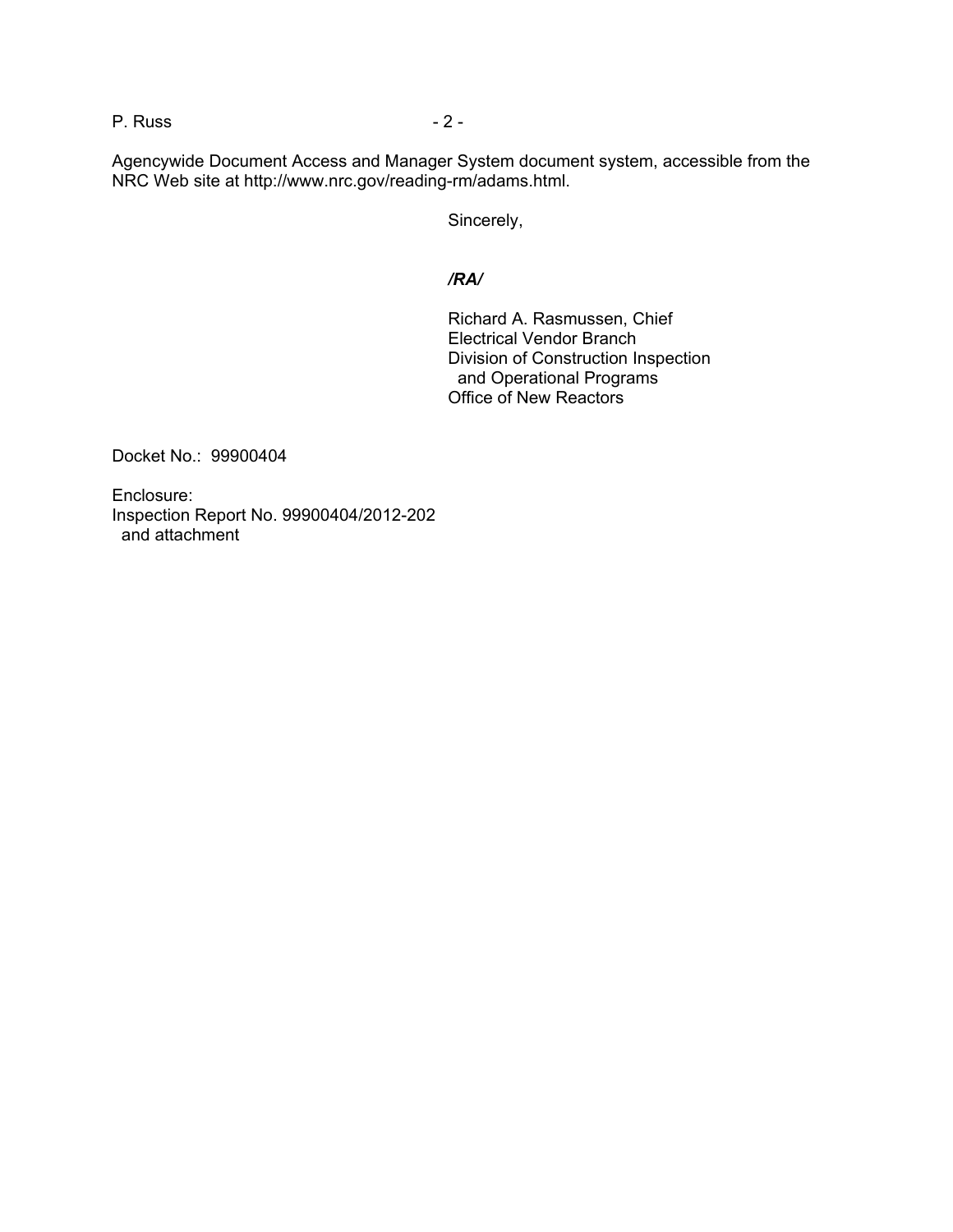P. Russ - 2 -

Agencywide Document Access and Manager System document system, accessible from the NRC Web site at http://www.nrc.gov/reading-rm/adams.html.

Sincerely,

#### */RA/*

Richard A. Rasmussen, Chief Electrical Vendor Branch Division of Construction Inspection and Operational Programs Office of New Reactors

Docket No.: 99900404

Enclosure: Inspection Report No. 99900404/2012-202 and attachment

#### **DISTRIBUTION**

| ASakadales             | <b>RidsNRODCIP</b>                      | <b>RidsNRODCIPCMVB</b> |
|------------------------|-----------------------------------------|------------------------|
| <b>RidsNRODCIPCMVB</b> | russpa@westinghouse.com AP1000 CONTACTS |                        |

#### **ADAMS ACCESSION No.:** ML12313A461 NRC-001

|               | <b>OFFICE   NRO/DCIP/CEVB</b> | R-II/DCI/CIB1  | NRO/DCIP/CEVB | NRO/DE/EMB |
|---------------|-------------------------------|----------------|---------------|------------|
| <b>NAME</b>   | JJacobson                     | <b>RMathis</b> | SEdmonds      | TLe        |
| <b>DATE</b>   | 11/8/2012                     | 11/9/2012      | 11/8/2012     | 11/8/2012  |
| <b>OFFICE</b> | NRO/DCIP/C                    | NRO/DCIP/CEVB  |               |            |
| <b>NAME</b>   | MKowal                        | RRasmussen     |               |            |
| <b>DATE</b>   | 11/9/2012                     | 11/9/2012      |               |            |

# **OFFICIAL RECORD COPY**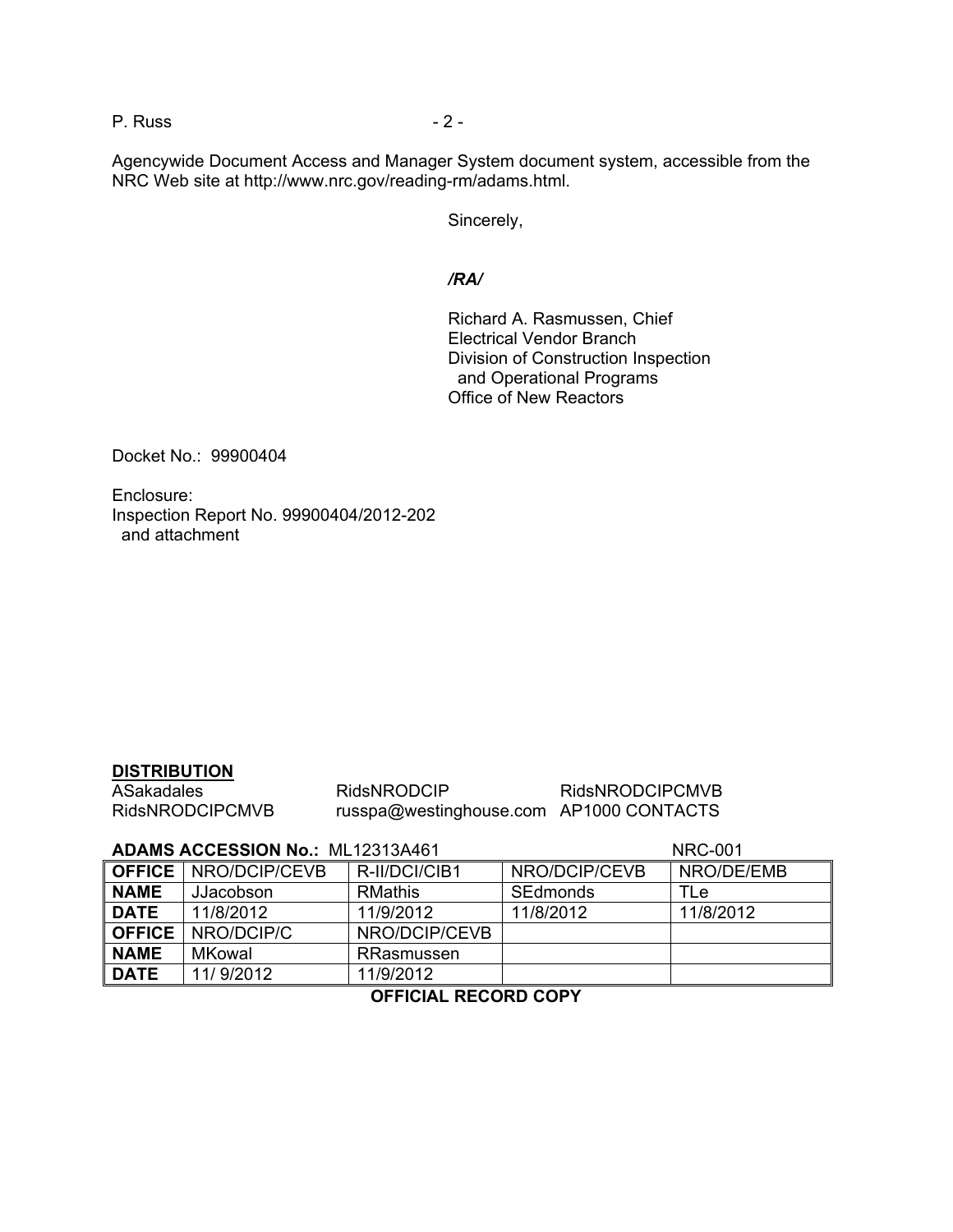#### U.S. NUCLEAR REGULATORY COMMISSION OFFICE OF NEW REACTORS DIVISION OF CONSTRUCTION INSPECTION & OPERATIONAL PROGRAMS VENDOR INSPECTION REPORT

| Docket No.:                       | 99900404                                                                                                                                                                                                                                                                                                                                                                                                                                                                                                                                                                       |                                                                             |             |
|-----------------------------------|--------------------------------------------------------------------------------------------------------------------------------------------------------------------------------------------------------------------------------------------------------------------------------------------------------------------------------------------------------------------------------------------------------------------------------------------------------------------------------------------------------------------------------------------------------------------------------|-----------------------------------------------------------------------------|-------------|
| Report No.:                       | 99900404/2012-202                                                                                                                                                                                                                                                                                                                                                                                                                                                                                                                                                              |                                                                             |             |
| Vendor:                           | <b>Westinghouse Electric Company</b><br>1000 WEC Drive<br>Cranberry Township, PA16066                                                                                                                                                                                                                                                                                                                                                                                                                                                                                          |                                                                             |             |
| Vendor Contact:                   | Mr. Ron Wessel, Principle Engineer<br>412-374-4023<br>wesselrp@WEC.com                                                                                                                                                                                                                                                                                                                                                                                                                                                                                                         |                                                                             |             |
| <b>Nuclear Industry Activity:</b> | Westinghouse Electric Company (WEC) holds a design certificate<br>for the AP1000 and is responsible for detailed design and testing<br>for safety-related components to be used in AP1000 plants.<br>These tests, including qualification and functional tests, are<br>associated with and may directly impact closure of Inspections,<br>Tests, Analyses, and Acceptance Criteria (ITAAC) from Revision<br>19 of the certified AP1000 design. Currently, these ITAAC are<br>incorporated into the combined licenses of Vogtle Units 3 and 4<br>and V.C. Summer Units 2 and 3. |                                                                             |             |
| <b>Inspection Dates:</b>          | September 24-28, 2012                                                                                                                                                                                                                                                                                                                                                                                                                                                                                                                                                          |                                                                             |             |
| Inspectors:                       | Jeffrey Jacobson<br><b>Shavon Edmonds</b><br>Tuan Le<br><b>Robert Mathis</b><br>Dan Prelewicz                                                                                                                                                                                                                                                                                                                                                                                                                                                                                  | NRO/DCIP/CEVB<br>NRO/DCIP/CEVB<br>NRO/DE/EMB<br>R-II/DCI/CIB1<br>Contractor | Team Leader |
| Approved:                         | Richard A. Rasmussen, Branch Chief<br><b>Electrical Vendor Branch</b><br>Division of Construction Inspection and Operational Programs<br><b>Office of New Reactors</b>                                                                                                                                                                                                                                                                                                                                                                                                         |                                                                             |             |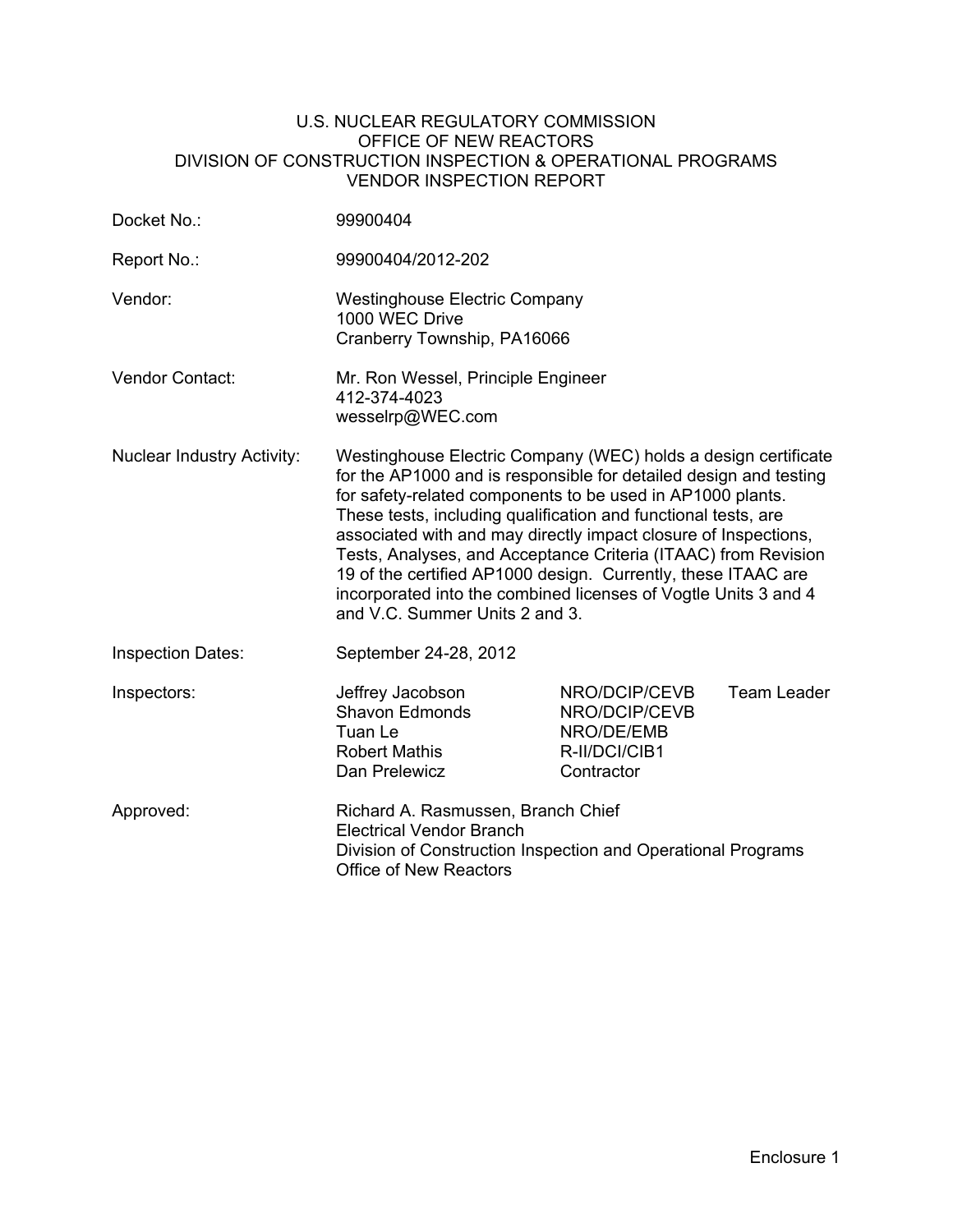### **EXECUTIVE SUMMARY**

The purpose of this inspection was to assess the adequacy of Westinghouse Electric Company's (WEC's) corrective actions to several Nuclear Regulatory Commission (NRC) inspection findings identified during two previous NRC inspections, Inspection Report Number 00000404/2011-201 and NRC Inspection 99900404/2012-201. These previous inspections focused on WEC's work associated with completing the AP 1000 detailed design and on specifying testing requirements for AP 1000 components. For each previous inspection finding, the team reviewed the adequacy of the corrective actions taken by WEC to address the specific technical issues identified, as well as the organizational and programmatic aspects associated with the issues.

During this inspection, the NRC inspection team determined that WEC corrective actions were sufficient to close out a number of the previously identified NRC inspection findings. However, the team was not able to close out two of the more important previously identified issues: (1) Nonconformance 99900404/2011-201-02 which concerned the evaluation of the impact of hydrodynamic forces resulting from inadvertent squib valve operation on piping and components; and (2) Open Item 99900404/201-201-05 which concerned the flow resistance calculation and consideration of check valve position for the refueling water storage tank injection lines. These two issues are also related to certain Inspections, Tests, Analyses, and Acceptance Criteria (ITAAC) contained in the AP 1000 Design Control Document, and as such, without appropriate resolution, may impact the ability of licensees to demonstrate specific ITAAC have been met.

With regard to Nonconformance 99900404/2011-201-02, the team determined that the analyses and calculations performed by Fauske & Associates to estimate the potential hydrodynamic loads that would occur under various squib valve operational scenarios were performed consistent with industry practices. However, the team raised concerns regarding how WEC was utilizing the resulting hydrodynamic load data in evaluating the impact on effected systems and components. Specifically, the WEC established acceptance criteria for the hydrodynamic loads, were developed with the assumption that the Probabilistic Risk Assessment case (600 psi initial pressure) and the spurious opening case at normal operation (2250 psi) of squib valve operation are beyond design basis events. The team determined that WEC has not provided sufficient justification for these events being beyond the design basis. This distinction is important as the criteria for assessing the impact of this event on piping and components is significantly different for design basis and beyond design basis events.

In addition, while WEC provided evidence that the analysis methodology used to calculate hydrodynamic loads was validated, none of the information provided was in the form of quality assurance documentation. The validation documentation was in the form of presentations, technical papers and informal reports that had not been included in the quality assurance documentation for the RELAP5 code. The team expressed similar concerns with the sensitivity studies that were performed to support the hydrodynamic loads analysis, with the input file for the APTPlot post processor, and with the equations developed to model the swing check valves in the RELAP5 analysis. Consequently, due to the above concerns the inspection team was unable to close out Nonconformance 99900404/2011-201-02.

The team also reviewed WEC corrective actions to Open Item 99900404/2011-201-05, which concerned the assumed position of the check valves in the In-Containment Refueling Water Storage Tank (IRWST) injection lines and their impact on the calculation of IRWST injection line flow resistance. The team determined that correct values for the resistance of partially open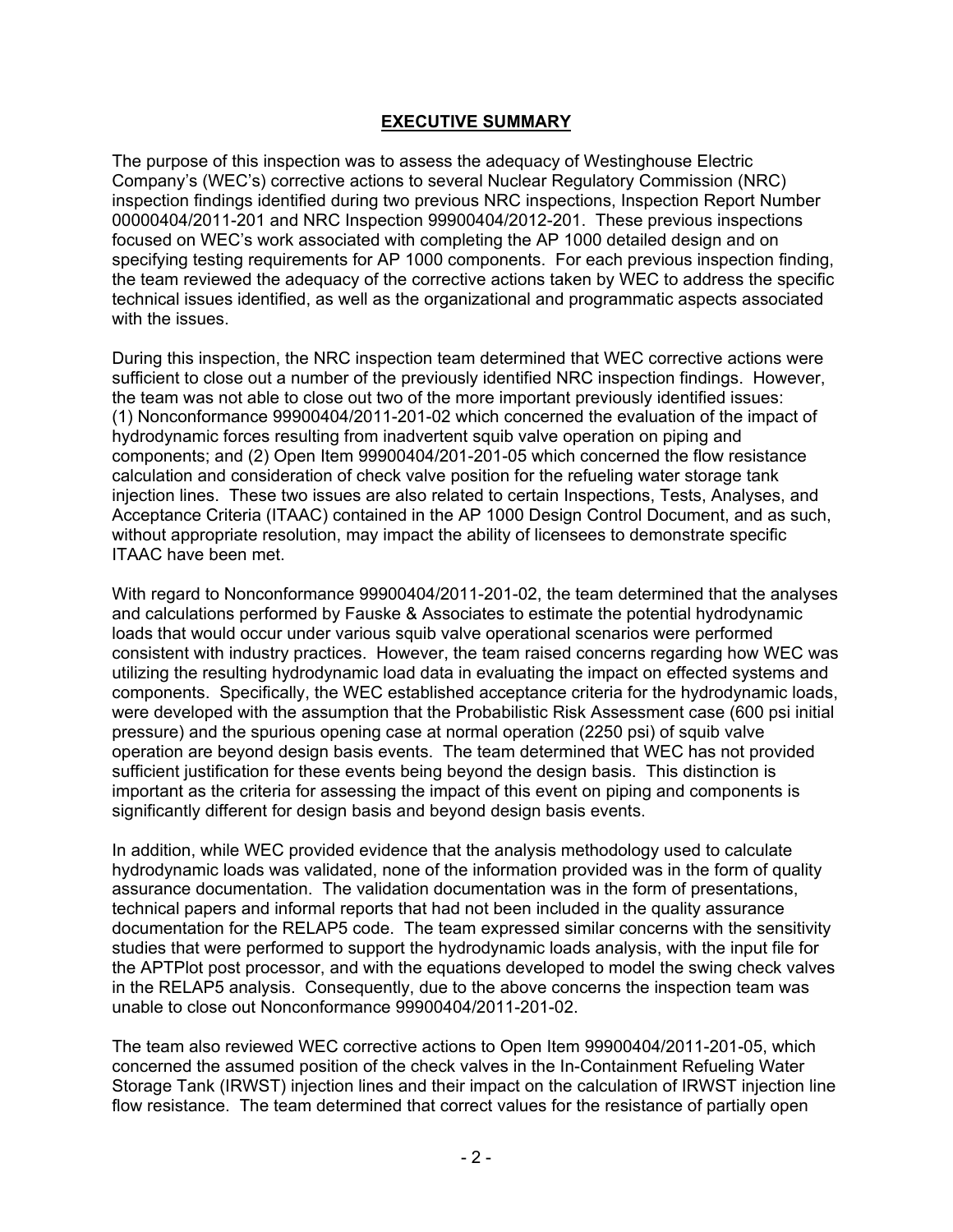check valves are now being used in the WEC safety analyses; however, ITAAC Table 2.2.3-4, item 8.c requires verifying the proper flow resistance of each of the IRWST injection lines by measuring the water level (driving head) and discharge flow rate with the check valves in the full open position. WEC stated that they intend to remove this requirement from the ITAAC since the valve will not be in the full open position even when the tank is filled to the normal level.

In addition, the team determined that past experience has shown that extended operation of swing check valves in the partially open position can lead to failure of the check valve. WEC did not provide any evidence that acceptance criteria for extended operation of the IRWST and other Passive Core Cooling System check valves at partially open positions have been included in the design requirements. Consequently, Open Item 99900404/2011-201-05 will remain open pending submittal of a license amendment to resolve the ITAAC discrepancy described above and pending an update of the check valve qualification requirements.

Aside from the above two issues, the team was able to close out a number of the other issues reviewed, including:

- Nonconformance 99900404/2011-201-01 Single Failure Vulnerability of Valve RNS-V023
- Nonconformance 99900404/2012-201-02 Development of Interface Specifications for Squib Valve Field Run Cabling and Connectors
- Nonconformance 99900404/2012-201-03 Lack Of Calculation To Demonstrate Acceptable Current Will Be Supplied To Squib Valves From The Diverse Actuation System (DAS)
- Open Item 99900404/2011-201-04 Potential Spurious Actuation Of Squib Valves Due To Single Failure In DAS
- Open Item 99900404/2011-201-08 Potential Common Cause Failures Due to Software in Electrical Distribution System
- Nonconformance 99900404/2012-201-05 Use of Draft Purchase Specs to Develop Equipment Qualification Test Requirements
- Nonconformance 99900404/2012-201-04 Errors in Limitorque Sizing Methodology

The team determined WEC corrective actions associated with the above issues were sufficient to consider the above issues closed. Also acceptable were the WEC corrective actions associated with the organization and programmatic aspects of the issues. A table identifying each inspection finding reviewed by the team, its status, and the applicable ITAAC is contained at the end of this report.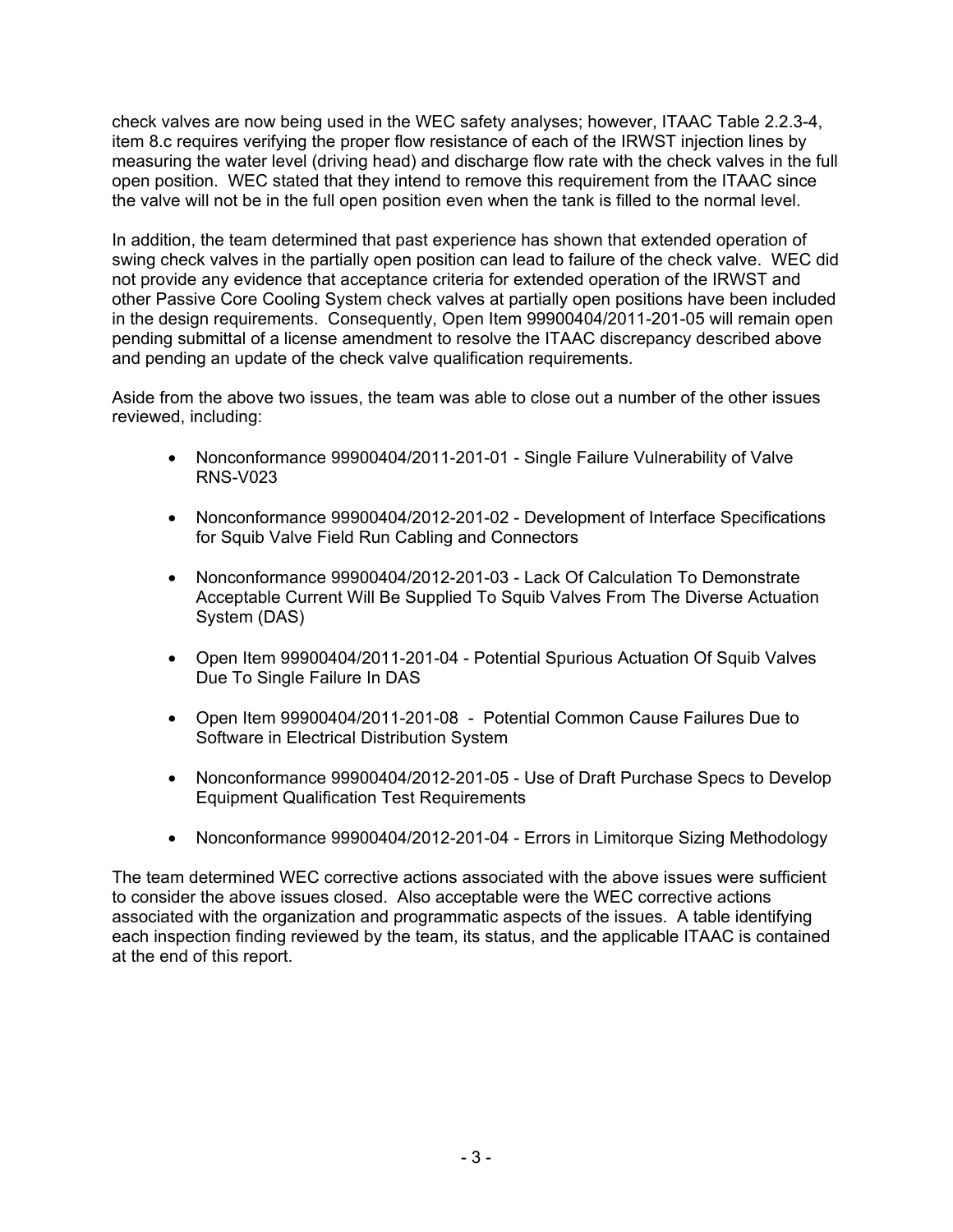# **REPORT DETAILS**

### 1. Background and General Scope

The purpose of this inspection was to assess the adequacy of Westinghouse Electric Company's (WEC) corrective actions to several Nuclear Regulatory Commission (NRC) inspection findings identified during two previous NRC inspections. The first group of corrective actions reviewed during this inspection derived from a previous NRC Engineering Design Verification Inspection (Inspection Report Number 00000404/2011-201). This inspection was performed during June and July of 2011, to assess the implementation of WEC's processes for completing the detailed design of the AP1000 reactor and for transferring the design requirements contained in the Design Control Document (DCD) into engineering, procurement, and construction documents. The second group of corrective actions reviewed derived from NRC Inspection 99900404/2012-201 performed in March of 2012. This inspection focused on the functional and type testing of components being supplied by WEC as part of the AP1000 certified reactor design. Such testing is required by NRC regulations to demonstrate that components that perform a safety function can be relied upon to operate throughout their qualified life after exposure to design basis accident conditions, including radiation, thermal aging, pressure, temperature, humidity, and seismic vibration, as applicable.

For each previous inspection finding, the team reviewed the adequacy of the corrective actions taken by WEC to address the specific technical issues identified, as well as the organizational and programmatic aspects associated with the issues. This included all corrective actions, extent of condition reviews, apparent cause evaluations, and root cause evaluations associated with the nonconformances and open items reviewed during the inspection.

Contained within this report is a synopsis of each of the original inspection findings, a summary of the corrective actions taken, an assessment with regard to the adequacy of the corrective actions, and a conclusion with regard to whether the inspection findings are considered to be closed or will remain open pending additional corrective actions.

- 2. Nonconformance 99900404/2011-201-02 Effect of Squib Injection Valve Transient on In-Containment Refueling Water Storage Tank Check Valves and Related Components
- a. Inspection Scope

In Inspection Report No. 99900404/2011-201, Nonconformance 99900404/2011-201-02 identified that the hydrodynamic forces generated by the inadvertent opening of the In-containment Refueling Water Storage Tank (IRWST) squib valves, combined with a relatively small volume between the IRWST squib valves and check valves, could result in stresses significantly in excess of the design limits for the associated piping, pipe supports, check valves, and related components. Significant issues identified by the team in Inspection Report No. 99900404/2011-201 included:

- WEC had not accounted for the hydrodynamic loads in the purchase specifications for piping and components in the IRWST injection line.
- WEC Open Item DI-OI-028536 which was written to evaluate the subject hydrodynamic loads, did not specify whether the analysis should be performed at the reduced reactor coolant system pressure that might be expected during a normal accident mitigation sequence, or at the much higher reactor coolant system pressure that might exist during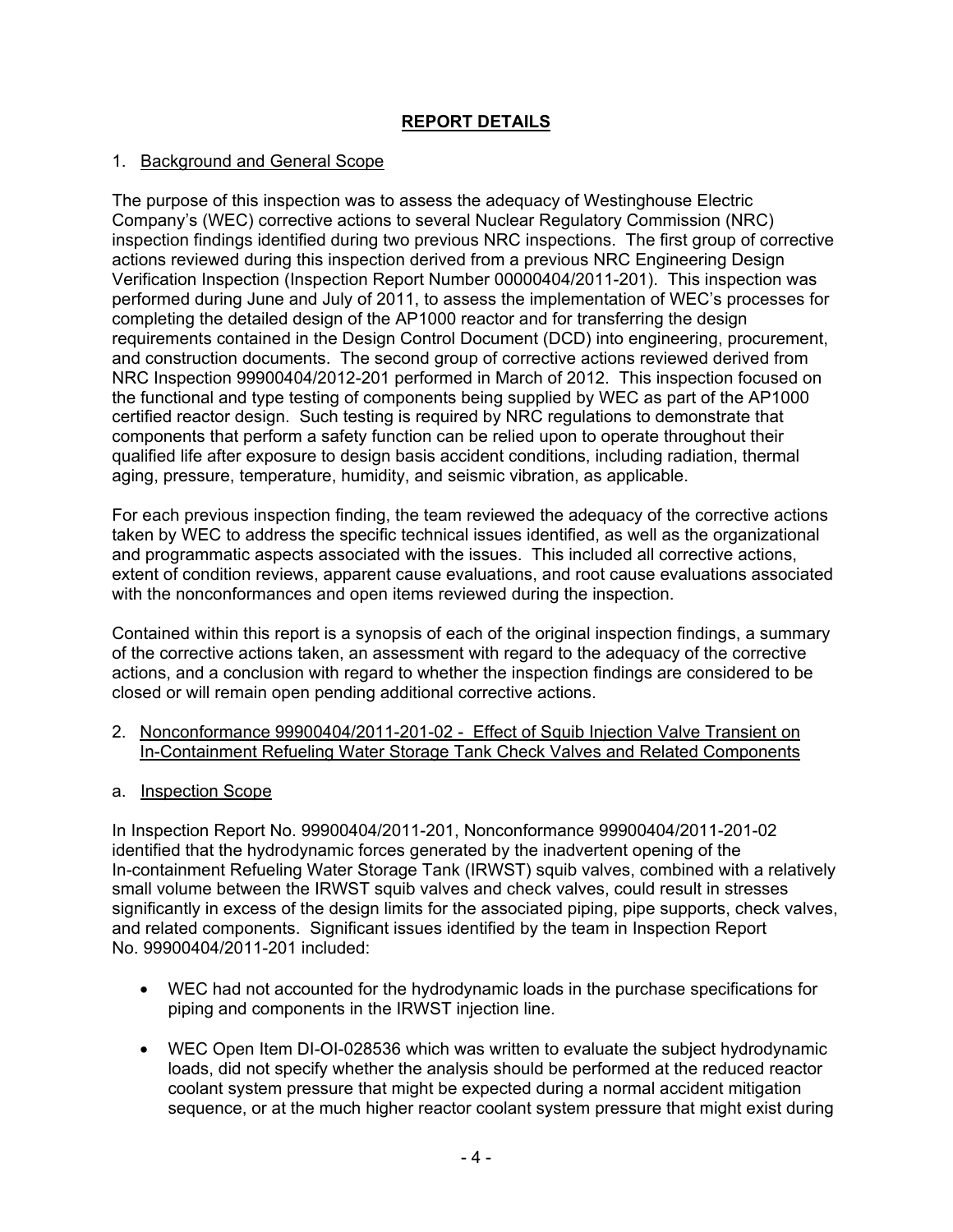inadvertent operation of the squib valves. Potentially large hydrodynamic forces could occur due to a spurious actuation of the IRWST squib valves while the reactor is at operating pressure.

• A documented process or procedure had not been implemented by WEC to ensure that once completed, the results of the transient analysis would be appropriately incorporated into the specifications and requirements for the related components.

WEC corrective actions to each of the issues identified above were assessed by the team to determine how each issue was categorized by the WEC corrective action program, the adequacy of any root cause analyses that were performed, and how WEC evaluated the extent of condition of the issues, as required by the WEC's quality assurance (QA) program and Title 10 of the *Code of Federal Regulations* (10 CFR) Part 50, Appendix B.

During this inspection, the team also performed an in-depth review of calculations and analyses performed by Fauske & Associates (a Westinghouse subsidiary company) in response to the previous nonconformance. The calculations and analyses provide estimates of the expected transient hydrodynamic forces on the components located in-between the IRWST and the Direct Vessel Injection Line, including the check valves, PXS-V122A/B and PXS-V124A/B, located upstream of the squib valves.

The team reviewed the Fauske calculations: APP-PXS-M3C-073, "Analysis of Hydrodynamic Loads in the Response to DVI Squib Valve Actuation," and APP-PXS-M3C-074, "Beyond Design Basis Analysis of Hydrodynamic Loads in the AP1000 DVI System." These calculations documented transient hydrodynamic loads calculated by Fauske & Associates for spurious actuation of the squib valves in the IRWST injection line for three initial pressure conditions:

- 200 psig, the reactor coolant system pressure that might be expected during a normal accident mitigation sequence (Calculation APP-PXS-M3C-073)
- 600 psig, the reactor pressure corresponding to what WEC referred to as the Probabilistic Risk Assessment (PRA) case (Calculation APP-PXS-M3C-074), and
- 2250 psig, the normal reactor operating pressure (Calculation APP-PXS-M3C-074).

The team also reviewed the more programmatic corrective actions taken by WEC in response to the nonconformance.

#### b. Findings and Observations

Fauske & Associates used the RELAP5/MOD3.3 computer code to calculate the transient pressures, liquid and vapor velocities, void fraction and liquid and vapor densities resulting from spurious actuation of the squib valves. The APTPlot post processor was utilized to calculate the forces on each segment of the piping system from output of the RELAP5 calculation. The piping system modeled by RELAP5 included all piping and components between the reactor pressure vessel, the IRWST, the accumulator and the Core Makeup Tank (CMT). The codes used and the nodalization of the model were consistent with industry practice for analyzing hydrodynamic loads.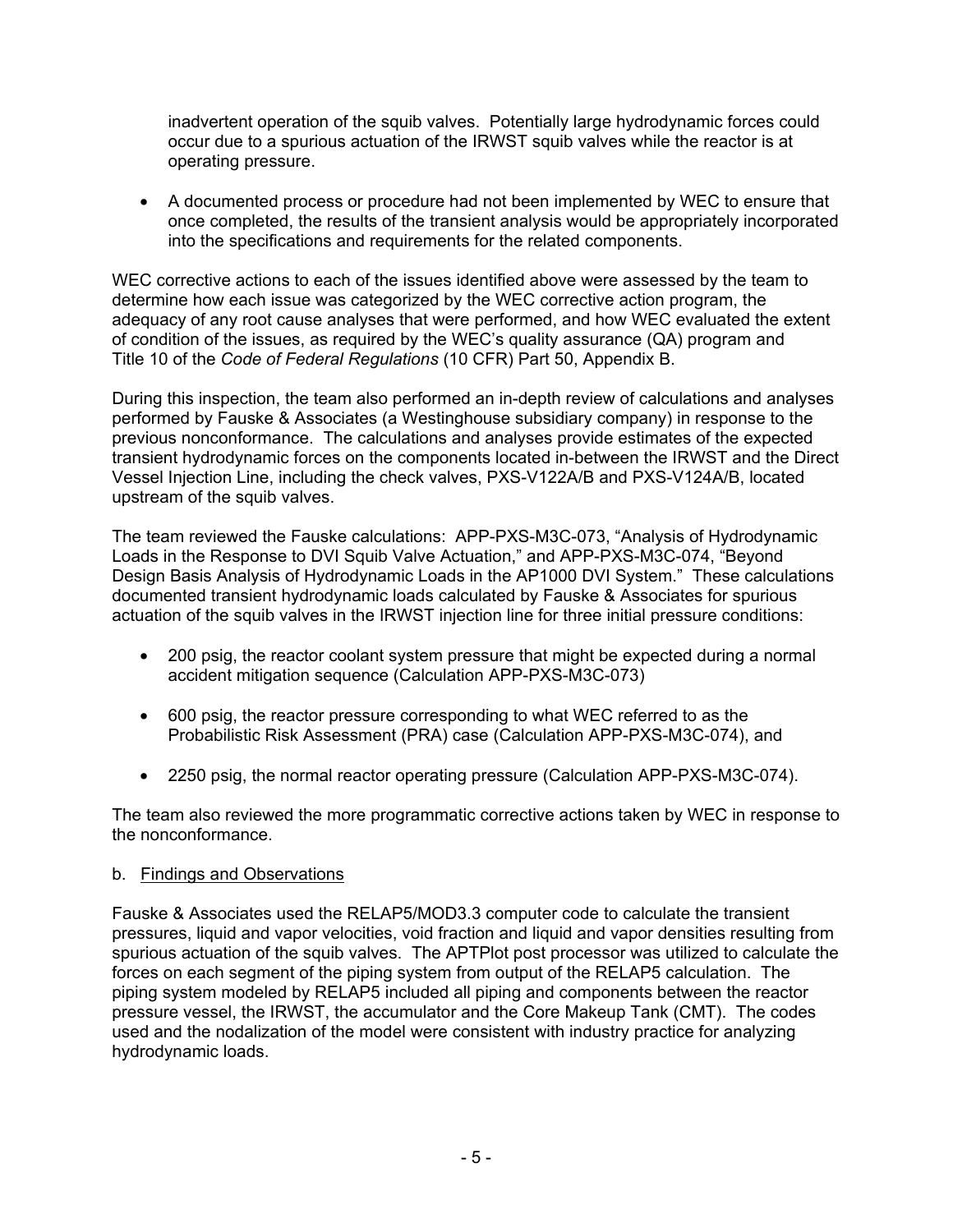The squib valves are set to open following Automatic Depressurization System (ADS) - 4 actuation. There are two valves in parallel on each of the two injection lines. The opening sequence includes a 5 second delay on the second valve in each line. Analyses were performed with only one valve opening, and with the second valve opening with a 5 second delay in order to determine the bounding load. Fauske & Associates did not use the inertial check valve model that is a component in the RELAP5 code due to modeling limitations for their application and user trouble reports with this model. Rather, the check valve was modeled as a motor valve with the valve position calculated by use of RELAP5 control systems. This is a common practice for modeling swing check valves with RELAP5. Sensitivity calculations were performed to determine a conservative opening rate for the check valves located upstream of the squib valves. The structural analysis of the piping and system components was not completed at the time of this inspection and was not a subject of this review.

To validate use of the RELAP5 code for hydraulic loading analysis Fauske & Associates utilized several documents that contained comparisons of RELAP5 predictions to experimental data including:

- "Application of RELAP5 to Gas Water Flow Transients." This presentation compared RELAP5 calculations to experimental data from tests conducted by Fauske & Associates under Pressurized Water Reactor Owners Group sponsorship to support response to NRC Generic Letter 08-01. The inspectors reviewed the presentation and the report documenting the experiments, "Gas-Voids Pressure Pulsation Program." Waterhammer pressures and axial force imbalances were measured for insurge transients into a piping network with air trapped at a high point in the system. Tests were conducted with various high point pipe lengths and initial void fractions. The RELAP5 calculations compared well to the experimental data.
- The presentation cited above also showed comparisons of RELAP5 predictions to experimental data from "Experimental and analytical investigation of entrapped air in a horizontal pipe," by Lee and Martin, Proceedings of the Third ASME/JSME Joint Fluids Engineering Conference, San Francisco, July 18 - 23, 1999. RELAP5 calculations compared very well to the data for these waterhammer experiments.
- Comparison of RELAP5 predictions to Electric Power Research Institute (EPRI) sponsored experiments on hydrodynamic loading are documented in "Validation of a Thermal-Hydraulic Computer Code to Perform Two-Phase Multi-Component Force Calculations for Structural Evaluations," ICONE-13-50297. The experiments used in the validation are documented in "EPRI/CE PWR Safety and Relief Valve Test Program Summary." Comparisons were also made in the ICONE paper to tests run by Altran that were presented at the NURETH-11 conference. The EPRI tests have been widely used to qualify analytical techniques to calculate hydrodynamic loadings. Comparisons of RELAP5 calculations to the data from EPRI test CE 908 provided validation that the RELAP5 code as used by Fauske & Associates accurately predicts hydrodynamic loadings.
- Actuation tests of prototypical squib valves were conducted and documented in the WEC report APP-PV70-P1-001, "Squib Valve Actuation Load Analysis." Piping was connected to each end of the valve and pressurized to be representative of pressures expected at the time of actuation for a normal accident sequence. The test included introduction of air into the system as a result of the squib valve actuation. SPX Test 5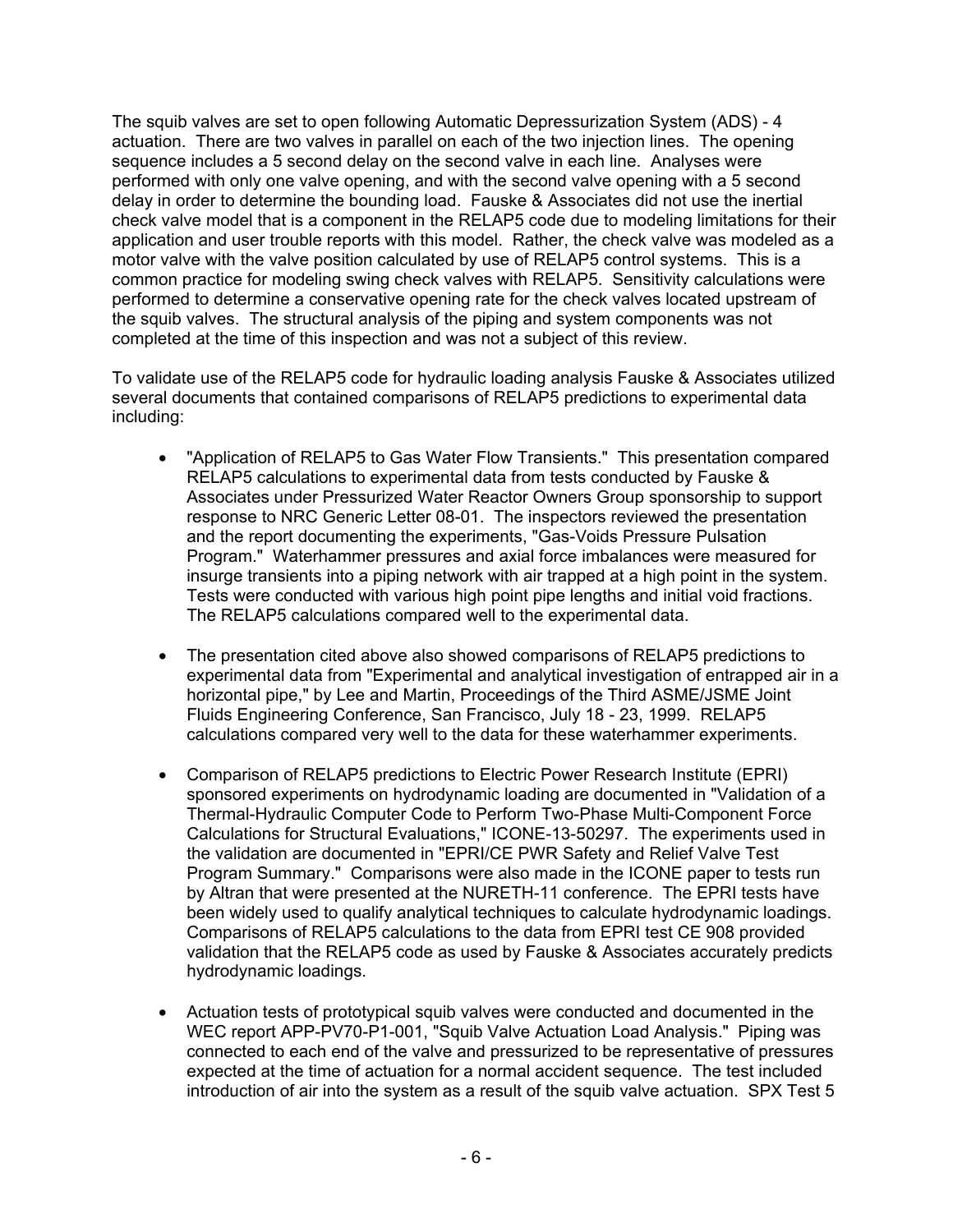was simulated with RELAP5 for the first 25 msec after valve actuation. Fauske & Associates showed a plot of transient pressure response compared to RELAP5 calculations. RELAP5 conservatively predicted the peak pressure and the overall trend of the response. Forces were not measured in this test.

In aggregate, the team found the comparisons to test data provided validation of the RELAP5 code's ability to calculate hydrodynamic loads and pressure response. While the team determined that the method of calculating the expected hydrodynamic loads was acceptable, the team raised concerns regarding how WEC was utilizing the hydrodynamic load data in evaluating the impact on effected systems and components. Specifically, the WEC established acceptance criteria for the hydrodynamic loads, as documented in WEC calculation, APP-PXS-M3C-400, "Piping Hydrodynamic Loads Screening for Passive Core Cooling System (PXS)," are based upon the assumption that the PRA case (600 psi initial pressure) and the spurious opening case at normal operation (2250 psi) are beyond design basis events. The team determined that WEC has not provided sufficient justification for these events being beyond the design basis.

While unlikely, a spurious operation of the squib valves could be caused by a software failure in the PMS system, by unintended manual actions, or by other currently unquantifiable failure mechanisms. AP1000 DCD Paragraph 15.0.12.1 references NRC Commission Information Report SECY-77-439 "Single Failure Criterion", which states that, "Spurious activation of an active component is considered as an active failure for active components in safety-related passive systems. An exception is made for active components if specific design features or operating restrictions are provided that can preclude such failures (such as power lock out, confirmatory open signals, or continuous position alarms)." Contrary to the above, WEC is considering spurious operation of the 8" IRWST injection valves to be a beyond design basis event not subject to single failure requirements.

This position is also contrary to WEC's own assessment performed in response to issues raised associated with spurious operation of the 14" ADS squib valves. As stated in the WEC licensing position developed in response to Nustart Engineering Significant Issue 12, "WEC Licensing Position on NuStart Engineering Significant Issue 0012 – Squib Valve and Leak Before Break," dated November 10, 2011, the spurious opening of a squib valve would need to be considered an analyzed event or be shown to be an incredible event with an event frequency less that 1.0 E-06/yr.

To address the NuStart concern, as well as concerns raised by the NRC with the 14" squib valves, WEC installed an analog blocking contact in the squib valve firing circuit. This analog blocking circuit was only installed in the firing circuit for the 14" valves. A similar blocking circuit was not installed in the firing circuit for any of the 8" squib valves. With the addition of the blocking circuit WEC was able to show a combined failure rate of greater that 1 E-06/yr for the 14" valves.

Contrary to the analysis that was done for the 14" valves, the team identified that WEC is treating a spurious operation of the 8" IRWST squib valves as a beyond design basis event, even though they have not demonstrated that the spurious operation would be an incredible event with a stated failure probability of less than 1.0 E-06/yr. This distinction is important as the criteria for assessing the impact of this event on piping and components is significantly different for design basis and beyond design basis events.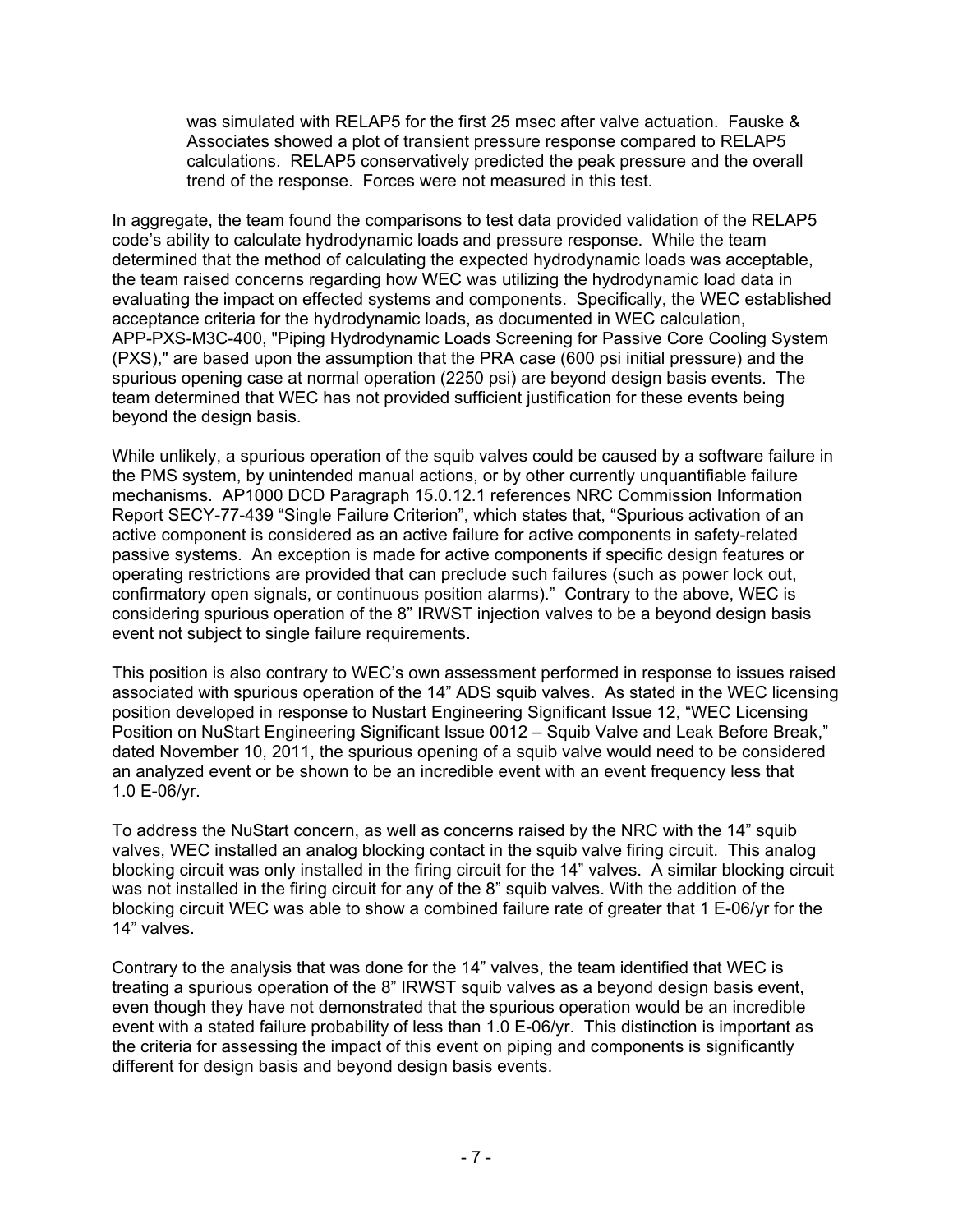In addition, while WEC provided evidence that the analysis methodology used to calculate hydrodynamic loads, .i.e. the RELAP5 and APTPlot (a RELAP5 post processor) computer codes, was validated, none of the information provided was in the form of quality assurance documentation. Fauske & Associates stated that the validation in their QA records consists of the sample cases provided with the RELAP5 code. The validation provided in the form of presentations, technical papers and informal reports has not been included in the quality assurance documentation for the RELAP5 code. The team expressed similar concerns with the sensitivity studies that were performed to support the hydrodynamic loads analysis and with the input file for the APTPlot post processor.

The team also reviewed APP-PXS-M3C-400, "Piping Hydrodynamic Loads Screening for Passive Core Cooling System (PXS)." This document was developed in response to the nonconformance in order to ensure that the calculated hydrodynamic loads are provided for in the structural analysis, and that the loadings are incorporated into design requirements. A new procedure, APP–GW–GAP–605, "AP1000 Hydrodynamic Loads Design Procedure," was also developed to document the process for determining hydrodynamic loads. The procedure specifically states that the hydrodynamic loads will be provided for structural analysis of both the piping integrity (hoop stress) and dynamic loading of the piping system and relevant components, and that requirements for hydrodynamic loadings will be included in the design specifications.

### c. Conclusions

The team determined that the analyses and calculations performed by Fauske & Associates were consistent with industry practice for analyzing hydrodynamic loads. The team found the comparisons to test data provided validation of the RELAP5 code's ability to calculate hydrodynamic loads and pressure response. However, the team raised concerns regarding how WEC was utilizing the resulting hydrodynamic load data in evaluating the impact on effected systems and components. Specifically, the WEC established acceptance criteria for the hydrodynamic loads were developed with the assumption that the PRA case (600 psi initial pressure) and the spurious opening case at normal operation (2250 psi) of squib valve operation are beyond design basis events. The team determined that WEC has not provided sufficient justification for these events being beyond the design basis.

In addition, while WEC provided evidence that the analysis methodology used to calculate hydrodynamic loads was validated, none of the information provided was in the form of quality assurance documentation. The validation documentation was in the form of presentations, technical papers and informal reports that had not been included in the quality assurance documentation for the RELAP5 code. The team expressed similar concerns with the sensitivity studies that were performed to support the hydrodynamic loads analysis, with the input file for the APTPlot post processor, and with the equations developed to model the swing check valves in the RELAP5 analysis.

Consequently, due to the above concerns the inspection team was unable to close out Nonconformance 99900404/2011-201-02.

#### 3. NRC Open Item 99900404/2011-201-05 - IRWST Injection Line Resistance

a. Inspection Scope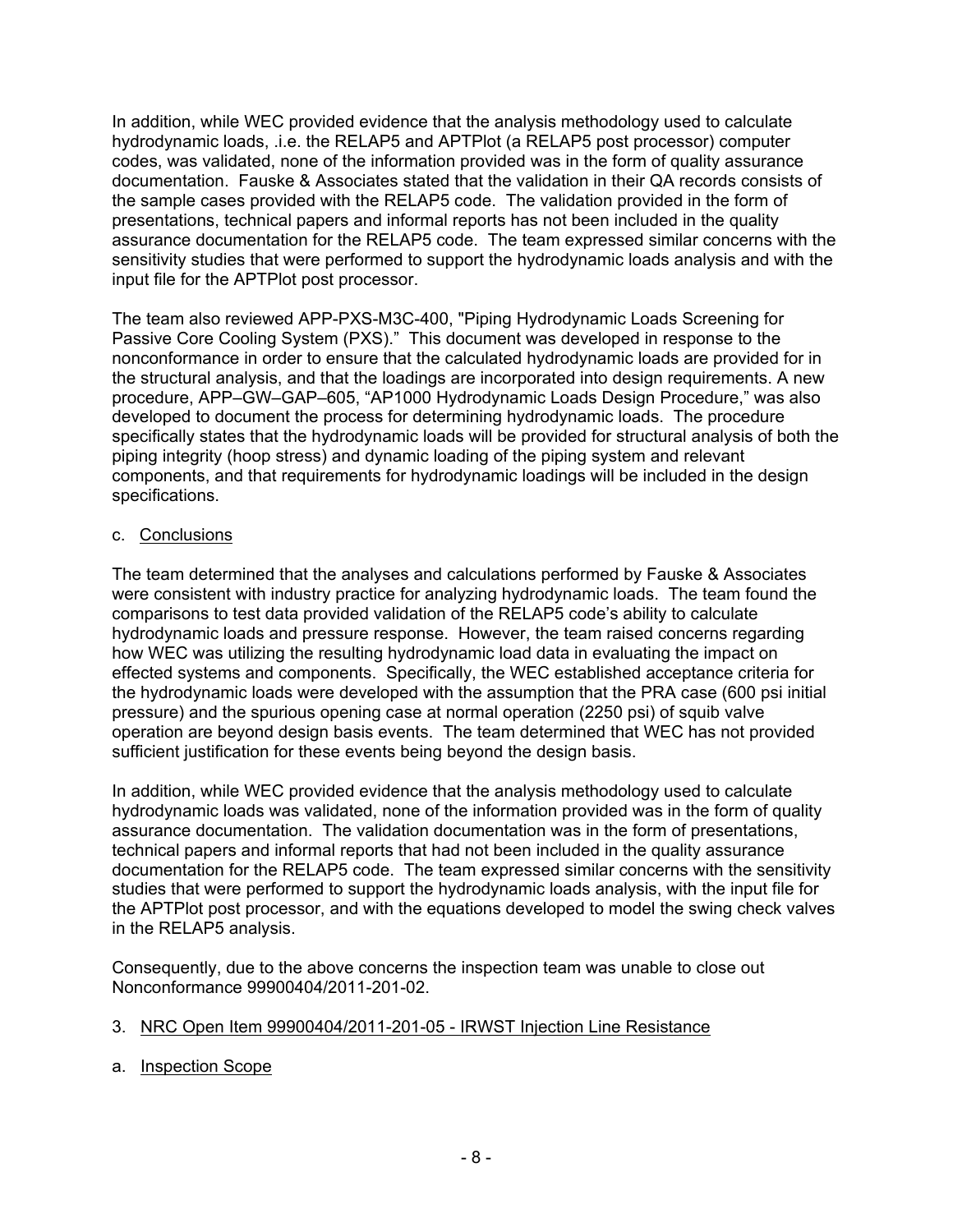In NRC Inspection Report 99900404/2011-201, Open Item 99900404/2011-201-05 identified that the flow resistance in the IRWST injection line, as calculated by APP-PXS-M3C-019, was calculated assuming that check valves PXS-V122A/B and PXS-V124A/B in the IRWST injection lines would be fully open. However, the team identified that WEC had determined that these check valves will not be fully open, thus increasing the previously calculated flow resistance in this line. WEC concurred with this concern and stated that an internal review had also identified a similar concern and that Corrective Actions Process (CAP) Issue Report (IR) 11-076-C001 was tracking its resolution. WEC further indicated that their evaluation had determined that these check valves will not be fully open even with a full IRWST.

During this inspection, the team reviewed the WEC calculation APP-PXS-M3C-195, "Check Valve Functional Requirements for PXS IRWST Isolation Check Valves," which contained information from the valve vendor that can be used to determine flow resistance for partially open check valves similar to those in the IRWST injection line. The information from the vendor was translated into tables of flow resistance versus check valve position in WEC calculation APP-PXS-M3C-019, "IRWST/Containment Sump Injection Lines and ADS Line Resistances," which was also reviewed by the inspection team. The team verified that this open item is being tracked by CAP-IR-11-076-C001 and that a Root Cause Analysis (RCA), "Root Cause Analysis AP1000 Passive Core Cooling Test Issue", CAPs-RCA-11-076-001 was initiated and is underway at WEC. The team reviewed the documentation related to this CAP.

### b. Findings and Observations

The team verified that WEC calculation APP-PXS-M3C-195 includes curves of the flow coefficient  $(C_v)$  versus disc position and velocity versus disc position. These are conservative curves based on generic eight inch check valves similar to those in the IRWST injection line. WEC stated that requirements to measure the flow coefficient for the prototypical check valves will be included in the purchase order for these check valves.

WEC used the valve vendor supplied curves in calculation APP-PXS-M3C-195 to develop tables of flow resistance as a function of valve disc position. The team verified that these tables are included in WEC calculation APP-PXS-M3C-019. The calculation also includes tables of flow resistance versus disc position for check valves in the containment sump injection lines and the ADS lines. WEC stated that these tables are used in safety analyses to model the flow resistances of the check valves, and that these tables will continue to be used unless the measured resistance for the prototypical valves is greater than provided by these curves. In this case new tables will be developed that bound the measured flow resistance for all valve positions.

The root cause analysis that was performed concluded that the problem was caused by a lack of rigor in the NSNP 3.4.1 process that allowed the initiator of a change to determine that a change only affects the initiator's organization and one other organization, thus bypassing review of potentially impacted organizations. The change that caused the check valves to be only partially open was modification of the velocity coefficient constant from 60 to 75 by the valve vendor because the coefficient of 60 could not be achieved with a swing check valve. Due to the low level of this change it was not required to enter it into the tracking system. The NSNP 3.4.1 process has since been revised so that no matter how many disciplines are affected, the changes are entered into the tracking system. The root cause analysis also addresses the extent of the condition that caused full open check valve resistance to be used in safety analyses for partially open check valves. The condition being evaluated is whether there are other safety-related check valves that may be partially open due to low flow rates without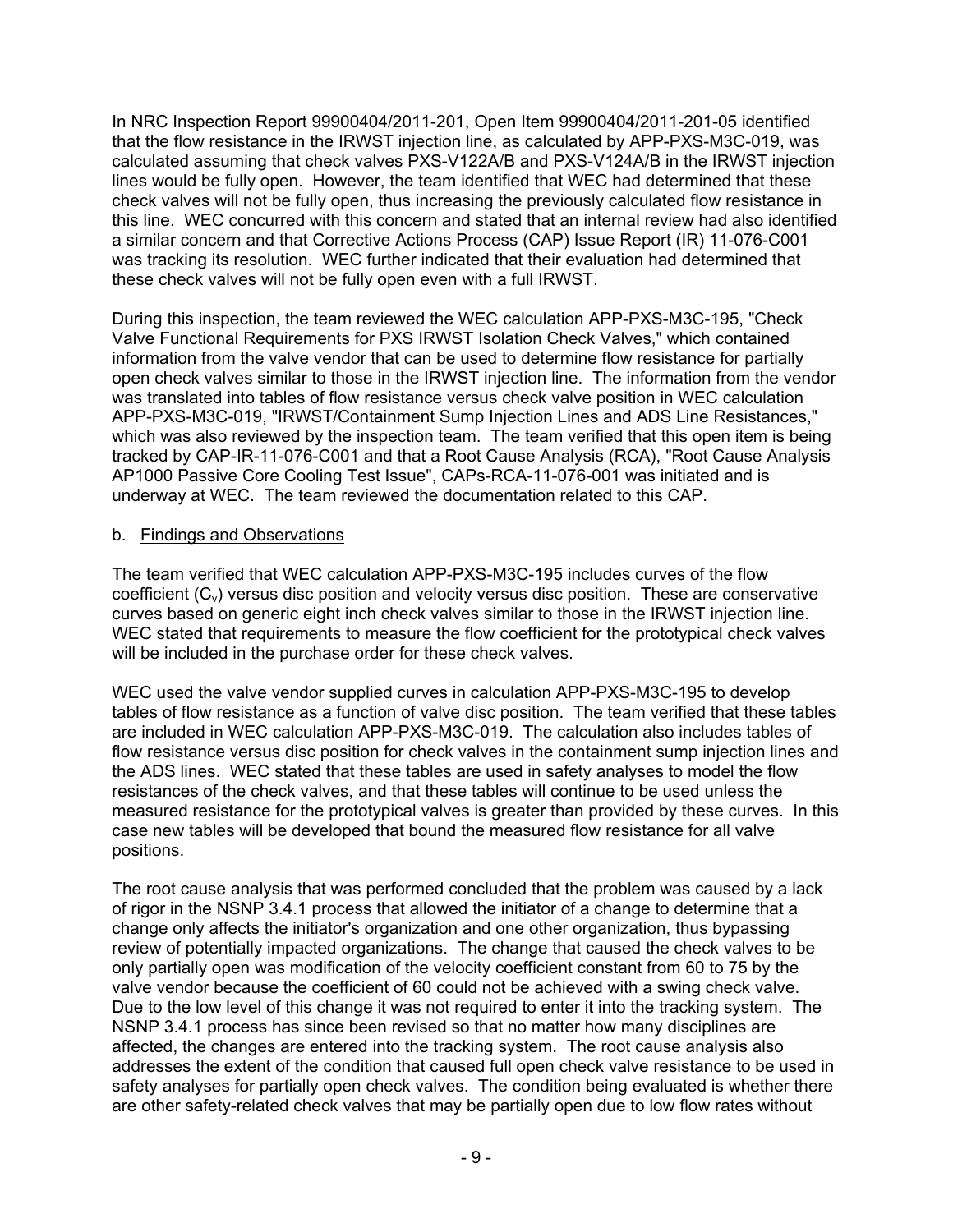properly accounting for the valve resistance. Since this may in turn affect safety-related performance assumptions, the RCA action plan includes a commitment to verify where other check valves may be partially open.

The proper flow resistance of each of the IRWST injection lines is verified by gravity draining water from the tank through the direct vessel injection flow path, while measuring the water level (driving head) and discharge flow rate using temporary instrumentation. This requirement is specified in ITAAC Table 2.2.3-4, item 8.c. The ITAAC currently specifies that the check valve be in the full open position during the test. WEC stated that they intend to remove this requirement from the ITAAC since the valve will not be in the full open position even when the tank is filled to the normal level. The flow resistance of a partially open valve provided in WEC calculation APP-PXS-M3C-019, Rev. 3 will be used in safety analyses.

# c. Conclusions

WEC obtained information from the valve vendor that was used to conservatively bound flow resistance for partially open check valves in the IRWST injection line. This information was translated into tables of flow resistance versus check valve position for use in safety analyses. Correct values for the resistance of partially open check valves are now being used in safety analyses. To assure that changes are made to address the root cause that led to use of incorrect flow resistance for check valves, WEC conducted a RCA (CAPs-RCA-11-076-001, Rev. 1). The team concluded that the RCA has identified and remedied the situation that led to the problem of use of incorrect check valve flow resistance in safety-related analyses.

The current design specifications do not meet ITAAC Table 2.2.3-4, item 8.c as currently written because the ITAAC states that the check vales in the IRWST injection line must be fully open during the test. However, WEC previously identified that the check valve in the IRWST injection line will not be fully open even when the IRWST is at the normal level.

In addition, the team determined that past experience has shown that extended operation of swing check valves in the partially open position can lead to failure of the check valve. For example, IE Information Notice No. 86-09: Failure of Check and Stop Check Valves Subjected to Low Flow Conditions, February 3, 1986, reported that a facility experienced numerous failures of the 12 stop check valves in the steam supply system to the auxiliary feedwater pumps. The low flow rate was not sufficient to keep the disc open and the disc assembly then vibrated and chattered causing excessive wear and damage to the valve internals, in particular, the disc assembly. WEC did not provide any evidence that acceptance criteria for extended operation of the IRWST and other PXS check valves at partially open positions have been included in the design requirements. The team determined that WEC needs to incorporate these low flow conditions into the specifications for the check valves and that the qualification program needs to ensure that the valves can operate reliability under such extended low flow conditions.

Consequently, Open Item 99900404/2011-201-05 will remain open pending submittal of a license amendment to resolve the ITAAC discrepancy described above and pending an update of the check valve qualification requirements.

# 4. Nonconformance 99900404/2011-201-01 - Single Failure Vulnerability of Valve RNS-V023

a. Inspection Scope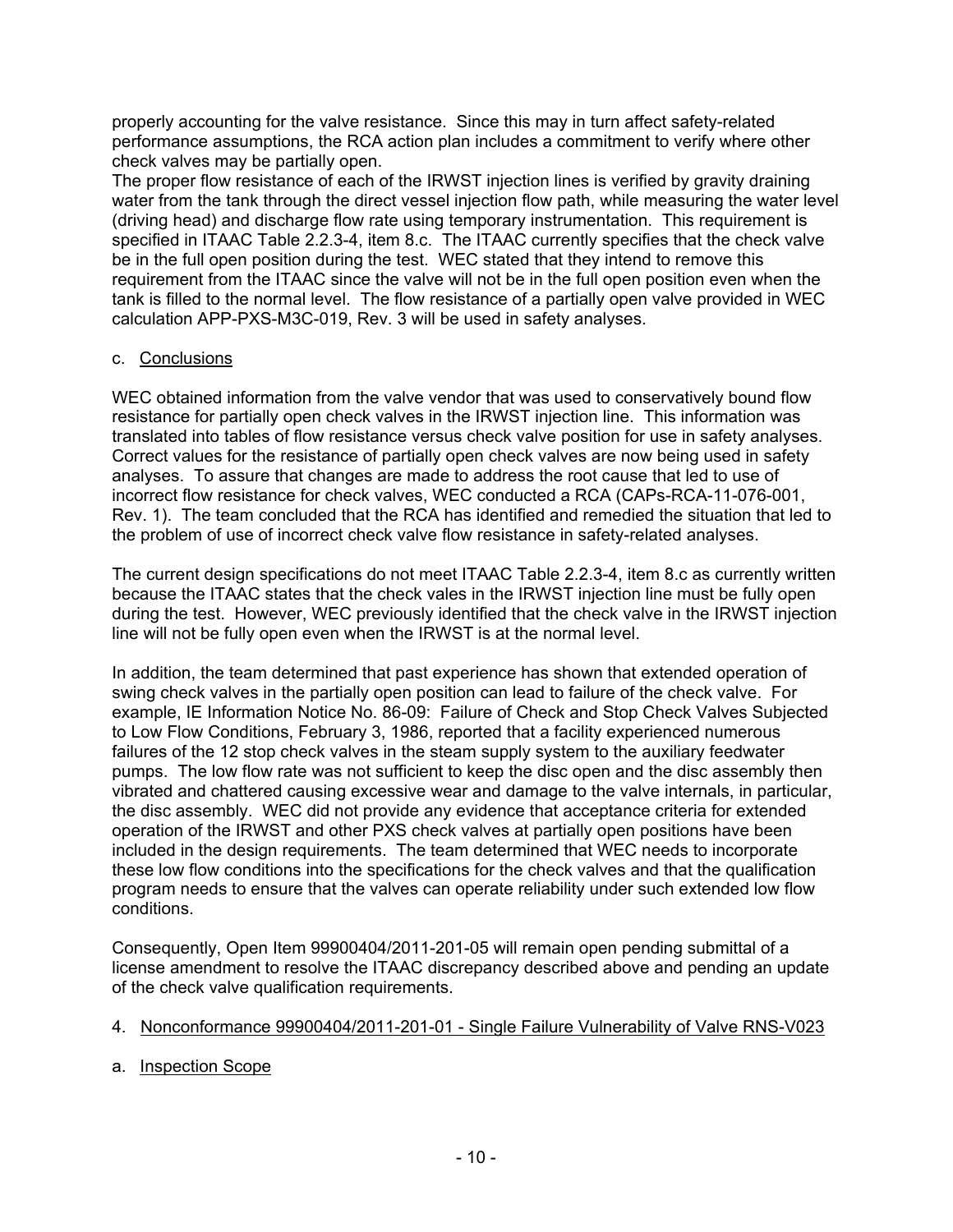In NRC Inspection Report 99900404/2011-201, Nonconformance 99900404/2011-201-01 identified a concern that a single valve arrangement for valve RNS-V023 could lead to the potential for an unanalyzed loss of coolant inventory from the Reactor Coolant System (RCS) into the IRWST should the valve be repositioned or spuriously open during Mode 4 of operation where the reactor is shutdown and the reactor coolant system is still at pressure. During that inspection, the NRC identified that the system design did not lock out power to this valve which is controlled from the Protection and Monitoring System (PMS). Additionally, unlike the control scheme for the Automatic Depressurization System (ADS) stage 4 valves, there is no diverse, non-software based interlock that would provide protection against a single failure from within the PMS system that could result in a spurious opening of the valve.

During this inspection, the NRC inspection team assessed the WEC corrective actions to the nonconformance including associated design change proposals, system specifications, and component requirements documents. The inspection team also reviewed the extent of condition analysis performed by WEC to identify the consequences of spurious actuation of active valves to determine whether additional design changes were warranted.

### b. Findings and Observations

The inspection team reviewed Design Change Proposal (DCP) APP-GW-GEE-3133, "Procedural De-energizing of valve RNS-V023 during Operating Modes 4 and 5," which was developed by WEC to address the previously identified nonconformance. Valve RNS-V023 provides a safety function of containment isolation while also providing a path for IRWST gravity injection into the RCS during mid-loop. The single failure vulnerability occurs when the Normal Residual Heat Removal System (RNS) is aligned with the pressurized RCS. The DCP identified that the RNS is aligned with the RCS during Modes 4, 5, and 6 of operation and the RCS is pressurized during Mode 4 and partially during Mode 5. The condition of opening Valve RNS-V023 while the RNS is aligned with a pressurized RCS was determined to result in a loss of coolant inventory into the IRWST due to the RCS being at a higher pressure than the RNS. This loss of coolant inventory was also determined to potentially damage different components of the IRWST as well as the tank itself. The inspection team noted that Modes 1, 2, and 3 were not considered points of vulnerability even though the RCS is pressurized, due to the fact that the RNS will not be aligned with the RCS during these modes and spurious actuation of valve RNS-V023 would not impact containment isolation.

To address the above concerns, WEC implemented DCP APP-GW-GEE-3133 to physically lock-out valve RNS-V023 during Mode 4 and the pressurized part of Mode 5 of operation. Locking-out RNS-V023 was denoted by physically racking-out the breaker and locking-out the Motor Control Center. Doing so would inhibit spurious actuation of the valve by the PMS system while the RNS is aligned with the pressurized RCS. Consequently, valve RNS-V023 would be available outside of operation Modes 4 and 5 (pressurized). The inspection team also reviewed the documents affected by the approved design change to ensure that the appropriate documents were revised reflecting the change in design. The affected documents included APP-RNS-M3-001, "Normal Residual Heat Removal System – System Specification Document," and APP-RNS-M3C-100, "RNS Component Control Requirements," which will be used to develop procedures that will incorporate the design change to lock-out valve RNS-V023 during operation Modes 4 and 5.

The inspection team also reviewed the extent of condition analysis, DCP-DCP-003044, "Spurious Actuation of Valves Assessment," which was performed by WEC assess the consequences of a spurious actuation of all active valves. The inspection team noted that the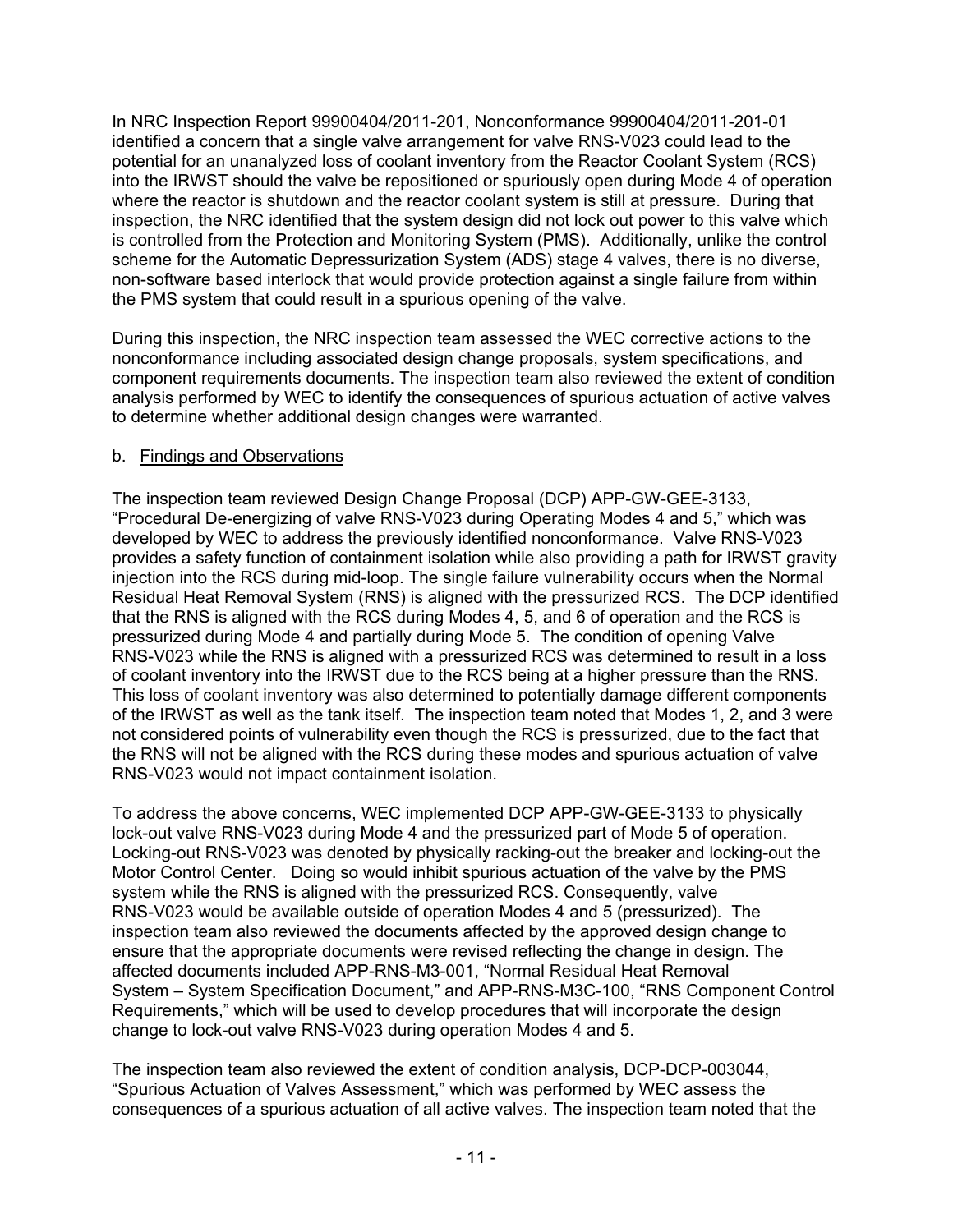extent of condition analysis did not identify any additional valves that were vulnerable to a single failure similar to valve RNS-V023.

# c. Conclusions

The inspection team determined that the corrective actions taken by WEC to address the design vulnerabilities associated with valve RNS-V023 were adequate. The inspection team also determined that the extent of condition review performed by WEC to identify other valves that might be susceptible to a similar single failure vulnerability was also adequate. Based on the results of this inspection, NON 99900404/2011-201-01 is closed. No other findings of significance were identified.

#### 5. Nonconformance 99900404/2012-201-02 - Development of Interface Specifications for Squib Valve Field Run Cabling and Connectors

### a. Inspection Scope

In NRC Inspection Report 99900404/2012-201, Nonconformance 99900404/2012-201-02 identified that APP-GW-J4-072, "Interface Specification for Squib Valve Controller," did not provide sufficient information to allow for the proper sizing of the squib valve firing circuit cabling, as it did not include the full range of temperatures that needed to be considered when sizing the cables. While the interface specification alluded to the fact that the cabling resistances need to be verified and accident conditions need to be considered when designing the field cabling system, the specification stated that it was the responsibility of the cable designer to meet the resistance requirements of the system.

During this inspection, the inspection team reviewed IR#12-102-C007, "PMS Temperature Conditions," and interviewed WEC personnel to review WEC corrective actions to the identified nonconformance. The inspection team also reviewed cable and raceway documentation to verify that appropriate separation and segregation measures are designated for future squib valve field cable installation.

# b. Findings and Observations

The inspection team noted that Issue Report (IR) #12-102-C007 implemented corrective actions including revising APP-GW-J4-072, "Interface Specification for Squib Valve Controller," to clarify that cable resistances should be calculated based on worst case temperature conditions. The inspection team reviewed and observed that the squib valve interface specification requirement R2.2.3-4 states that the round-trip resistance of the field wiring between the PMS termination unit output and the initiator shall be a maximum of 3 ohms, including all connections and penetrations, and excluding the resistance of the initiator. This requirement was revised to add the stipulation that the maximum field wiring resistance shall be calculated at worst case conditions, including Design Basis Accident (DBA) environmental conditions inside containment as defined in Appendix B of APP-GW-VP-010, "Equipment Qualification Methodology and Documentation Requirements for AP1000 Safety-Related Valves and Valve Appurtenances."

During the review of APP-GW-VP-010, the inspection team noted that Appendix B identifies the environmental conditions for containment during a DBA, which represents the worst case conditions for squib valve actuation. The worst case temperature was identified as 422 deg F.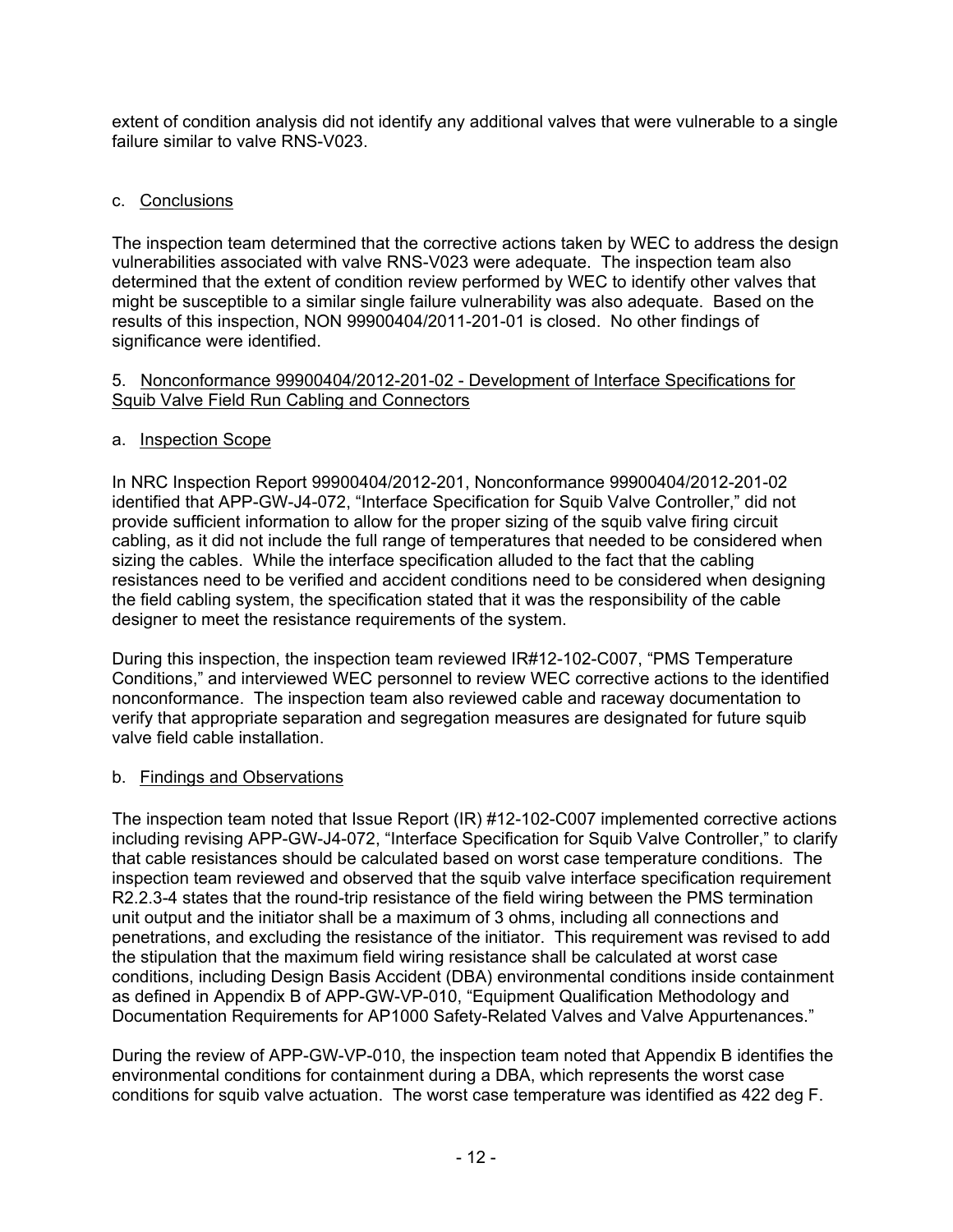The inspection team also reviewed APP-EW21-E1-001, "AP1000 Standard Raceway and Cable Separation and Segregation," and noted that Table 2.1-2 specifies that squib igniter circuit cables shall be separated from all cables connected to a power source that is capable of delivering a fault current that is greater than the specified "No Fire" current of the squib (nominally 1 amp). This standard also denoted that acceptable means of separation include conduits and grounded metal barriers in specified raceways.

### c. Conclusions

The inspection team determined that corrective actions taken by WEC to revise the interface specification for squib valve controllers, APP-GW-J4-072, were adequate. The interface specification now states that resistance calculations for the firing circuit cabling should be performed assuming worst case conditions. The specification also now provides appropriate references to the input parameters necessary to perform the calculation. The inspection team also determined that suitable measures were specified for cable separation and segregation of squib valve igniter circuits. Based on this inspection, NON 99900404/2012-201-02 is closed. No other findings of significance were identified.

#### 6. Nonconformance 99900404/2012-201-03 - Lack Of Calculation To Demonstrate Acceptable Current Will Be Supplied To Squib Valves From The Diverse Actuation System (DAS)

# a. Inspection Scope

In NRC Inspection Report 99900404/2012-201, Nonconformance 99900404/2012-201-03 identified that there was no documented design analysis to support the required DAS resistance values for field cabling and connectors to the squib valve circuitry.

During this inspection, the inspection team reviewed corrective actions taken by WEC in response to the nonconformance as documented in IR #12-102-M047, "Design Calculation for DAS Squib Valve Actuation Circuit." The team also reviewed documents and interviewed WEC personnel to ensure that a documented design analysis was performed to ensure the DAS Squib Valve Controller (SVC) would be capable of providing the necessary current to fire the squib valves, assuming maximum circuit resistance to the squib igniter under all operating conditions. Lastly, the inspection team reviewed cable and raceway documentation to verify that appropriate separation and segregation measures were designated for squib valve field cable installation.

# b. Observations and Findings

The inspection team reviewed IR #12-102-M047 which directed corrective actions to perform a design calculation to validate the electrical requirements of the DAS circuit. The calculation covered the circuit from the processor cabinet to the valve initiator for all possible actuation environmental conditions. The design calculation was documented in APP-DAS-J4-002, "AP1000 Diverse Actuation System Squib Valve Controller Design Specification." The inspection team reviewed this design specification and found that it contained the appropriate electrical requirements for the DAS SVC, including the minimum firing current of 3.7 Amps (A) applied for at least 0.01 seconds across a maximum resistance of 4.1 ohms. The DAS SVC was also specified to incorporate de-bounce logic for the "actuate" input signal with a bounce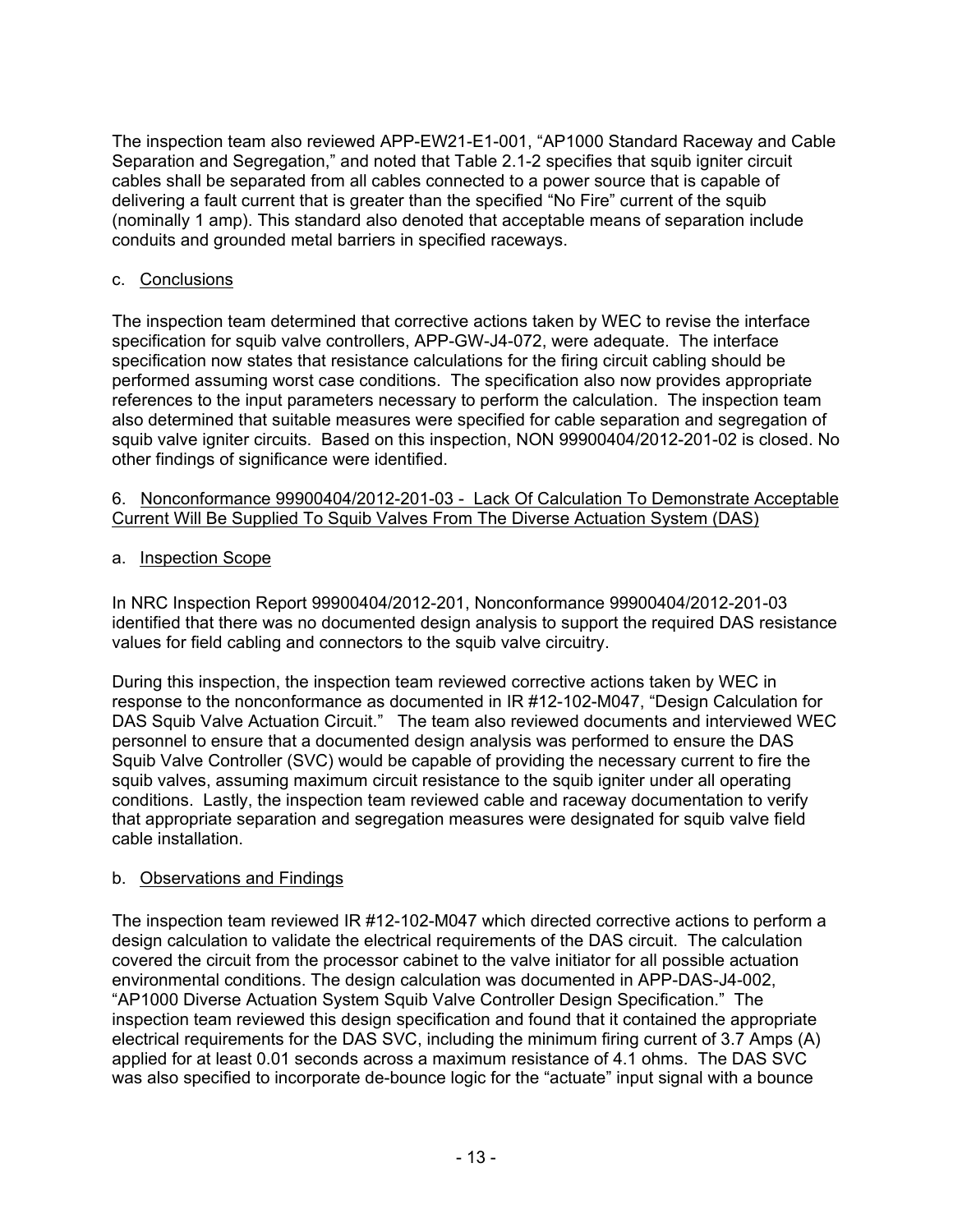delay of at least 10 milliseconds to reduce the likelihood of an inadvertent actuation due to contact chatter.

The analysis took into account the total resistances of all cabling and connections within the DAS processor cabinet, the total resistance across relay contacts, the resistances and voltage drop of the components in the SVC, the total resistances of the field cabling and connections to the squib valve igniter, and the resistance of the squib valve igniter bridgewire. The assumptions utilized for the analysis included the 24 volts direct-current (VDC) power supply operating at the lowest end of its tolerance band, maximum resistance contribution from the devices in the DAS processor cabinet, maximum resistances and voltage drop across the components in the SVC, and the anticipated worst case environmental conditions. The result of the analysis calculated that the expected minimum current to be supplied to the squib valve by the DAS would be 4.6A. With a minimum requirement of 3.7A for the squib valve igniter, a 24% margin was calculated to be available.

The inspection team also reviewed APP-EW21-E1-001, "AP1000 Standard Raceway and Cable Separation and Segregation," and noted that Table 2.1-2 specifies that squib igniter circuit cables shall be separated from all other cables connected to a power source that is capable of delivering a fault current that is greater than the specified "No Fire" current of the squib (nominally 1A). This standard also denoted that acceptable means of separation include conduits and grounded metal barriers in specified raceways.

### c. Conclusions

The inspection team determined that the corrective actions taken by WEC in response to the nonconformance were acceptable. The inspection team also determined that suitable measures were specified in relation to cable separation and segregation of squib valve igniter circuits. Based on the results of this inspection, NON 99900404/2012-201-03 is closed. No other findings of significance were identified.

#### 7. Open Item 99900404/2012-201-04 - Potential Spurious Actuation Of Squib Valves Due To Single Failure In Diverse Actuation System (DAS)

# a. Inspection Scope

In NRC Inspection Report 99900404/2012-201, Open Item 99900404/2012-201-04 identified a concern regarding the potential for a seismic event to cause the simultaneous unintended actuation of two independent controllers in the DAS system that could then result in the spurious actuation of the Stage 4 ADS squib valves. To resolve this open item, WEC provided the team copies of test procedures and the qualification summary report for the electromagnetic compatibility (EMC), equipment qualification (EQ) and seismic testing of the squib valve controllers in the DAS system. In addition, the NRC inspection team conducted several interviews of WEC's management and technical staff about the evaluation process of all design testing performed in response to this open item.

#### b. Observations and Findings

The NRC inspection team verified that WEC performed seismic testing to verify that a seismic event would not result in the in advertent actuation of the squib valve controllers. WEC used APP-GW-GEP-010 "Process & Procedure for AP1000 Internal Open Items and holds," to track all of the test plans, procedures, and summary reports for all testing conducted on the squib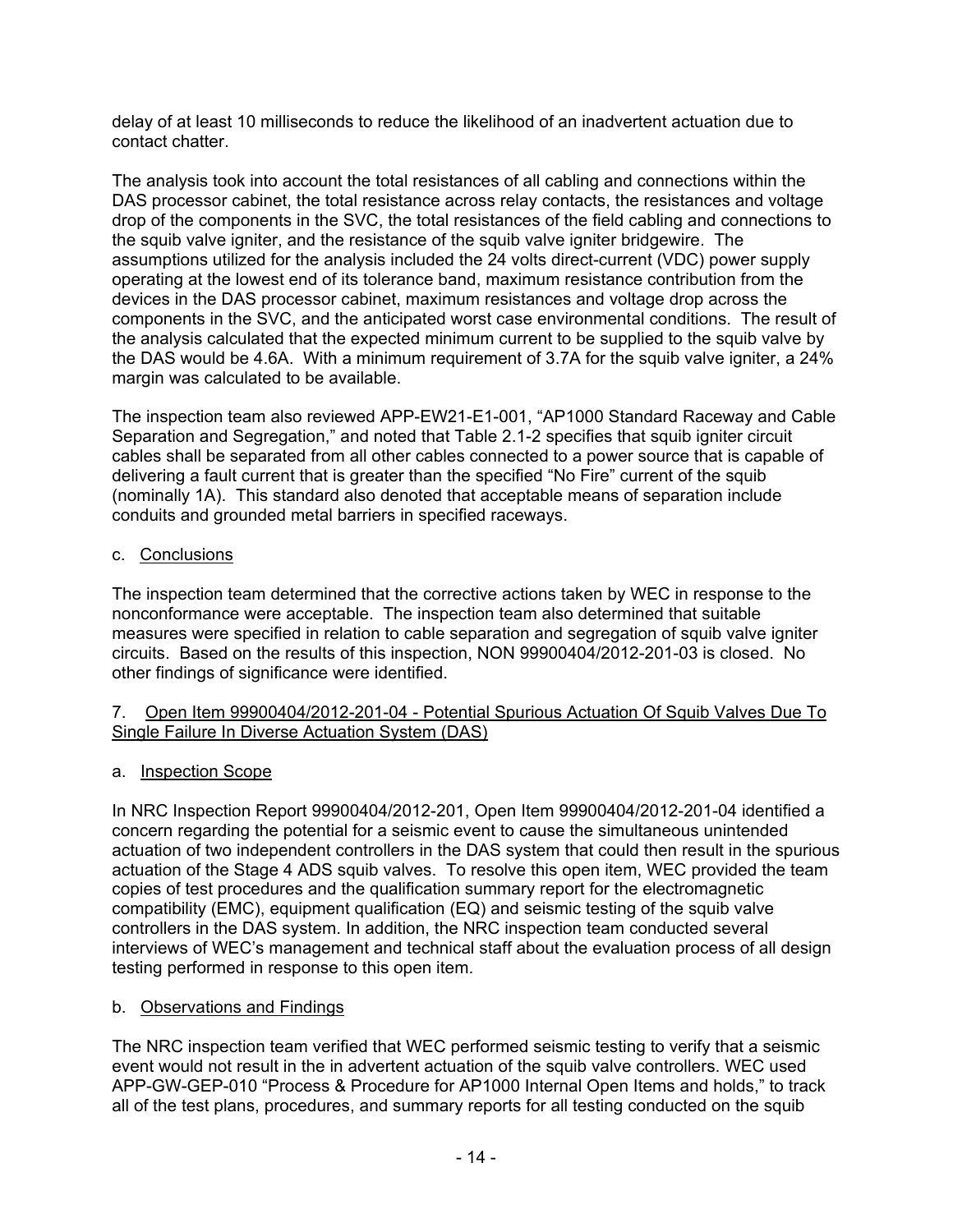valve controllers. The NRC Inspection team reviewed the updated design and functional requirements of the DAS system and all testing and design documents that demonstrated the qualification of the system. These documents included qualification summary reports for the EMC, EQ, and seismic testing of the squib valve controllers which are located in the DAS system cabinets. The EMC qualification summary report documented that the test was conducted for all internal equipment and structural cabinet portions of the DAS equipment. The NRC inspection team verified that all associated design and seismic testing of the squib valve controllers was performed according to WEC's Quality Manual System (QMS) which details the controls established to ensure applicable technical and quality requirements were met.

# c. Conclusions

Based on the documents reviewed, the NRC inspection team determined that Open Item 99900404/2011-201-04 can be closed. No other findings of significance were identified.

#### 8. Open Item 99900404/2011-201-08 - Potential Common Cause Failures Due to Software in Electrical Distribution System

# a. Inspection Scope

In NRC Inspection Report 99900404/2011-201, Open Item 99900404/2011-201-08 identified that WEC had not taken actions to ensure that software being utilized in the Class 1E Direct Current and Uninterruptable Power Systems (UPS) would be properly validated and verified. During this inspection, the NRC inspection team reviewed revised WEC documents that contained the software verification and validation requirements. The team also reviewed implementing purchase orders that were utilized to pass down these requirements from WEC to the equipment manufacturers.

# b. Findings and Observations

In response to the previous open item WEC developed APP-GW-GLR-152," Software Qualification Plan for AP 1000 S and UPS System (IDS)." This document details WEC's plan for validating and verifying the software/firmware contained within the IDS system. The qualification was written to conform with NRC requirements, including the assessment of diversity and defense in depth, as necessary to prevent common cause failures. The plan requires suppliers to supply software validation & verification packages, history documentation, failure rates for each component, and a design strategy document. The inspection team verified that WEC passed down these requirements to its sub-vendor through Purchase Order (PO) 4500426010, "AP1000 Purchase Order for Class 1E Battery Chargers, Regulating Transformers and Inverters, Vogtle Units 3 & 4." The PO contained detailed software requirements including requirements for evaluating potential common cause failures in software logic. The team also conducted several interviews with WEC management and technical staff regarding the software verification and validation process.

# c. Conclusions

Based on the documents reviewed, the team determined that WEC had taken corrective actions sufficient to close out Open Item 99900404/2011-201-08. No other findings of significance were identified.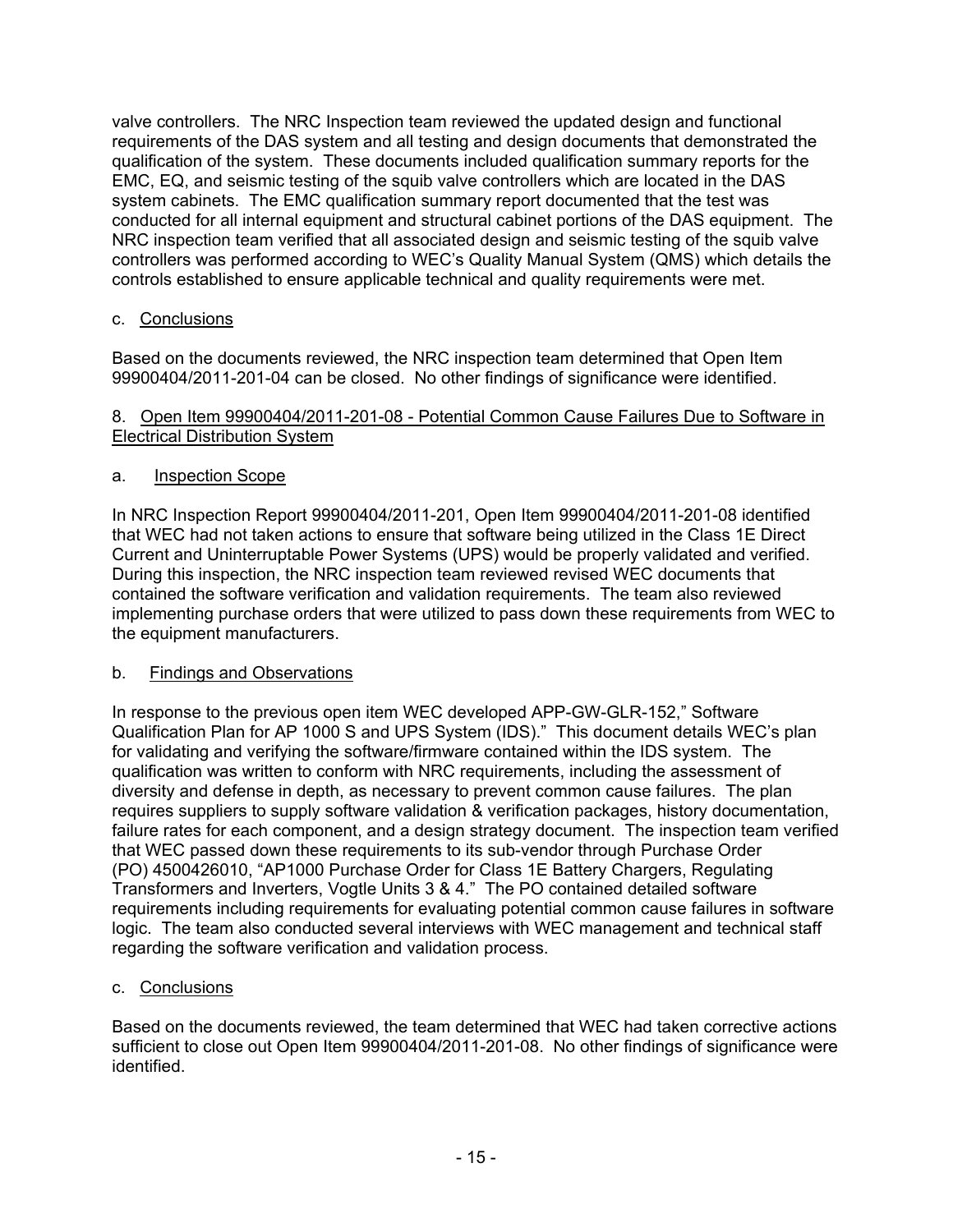### 9. Nonconformance 99900404/2012-201-05 - Use of Draft Purchase Specs to Develop EQ Test Requirements

#### a. Inspection Scope

In Inspection Report 99900404/2012-201, Nonconformance 99900404/2012-201-05 identified that WEC had not appropriately incorporated into the test plan a change to the design specification for the motor actuator components. The NRC inspection team reviewed the AP1000 design specification for the electric motor actuators and the design procedures for the actuator test specimens. In addition, the NRC inspection team thoroughly reviewed the Limitorque sizing methodology documentation and associated extent of condition reviews performed by WEC in response to the nonconformance.

### b. Findings and Observations

In response to the nonconformance, WEC performed a reconciliation evaluation between APP-PV95-Z0-001, "Equipment Design Requirements for Safety-Related Limitorque Motor Actuator Test Specimen" Rev 2, dated July 2012 and its latest revision. WEC also conducted a review of NSNP 3.4.1, "Change Control Process for the AP 1000 Program," to ensure that all documents affected by the design change proposal process are tracked and that appropriate changes are incorporated into the documents once approved. The team also reviewed the WEC extent of condition review performed in response to the nonconformance. The extent of condition review determined that the use of design draft documents was an isolated case.

# c. Conclusions

Based upon the above review, the team determined that the WEC corrective actions to Nonconformance 99900404/2012-201-05 were adequate and that the nonconformance can be closed. No other findings of significance were identified.

# 10. Nonconformance 99900404/2012-201-04 - Errors in Limitorque Sizing Methodology

# a. Scope

In Inspection Report 99900404/2012-201, Nonconformance 99900404/2012-201-04 identified that WEC had failed to perform an acceptance review of an analysis performed by Limitorque to group actuators for the purpose of qualification testing. During this inspection, the team reviewed WEC's corrective actions to the nonconformance, including their revision to the sizing methodology document.

#### b. Findings and Observations

The team identified that WEC had acceptably revised the sizing methodology document to reflect the correct selection of actuators to be tested. WEC also requested Limitorque to revise the document to follow the selection methodology detailed in IEEE STD 382-1996. The team verified through corrective action reports that WEC had implemented appropriate corrective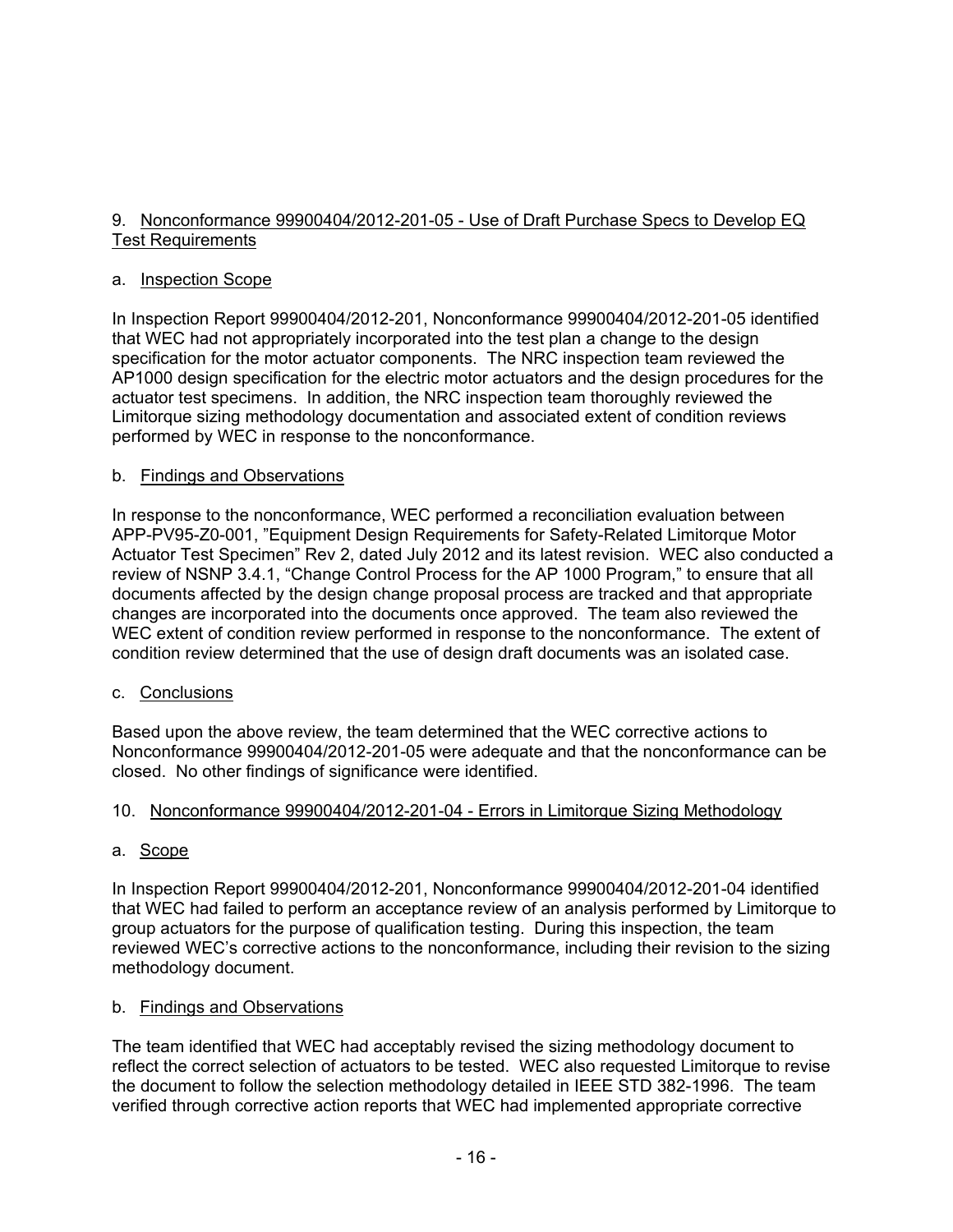actions, including revising the sizing methodology document and completing an extent of condition review to ensure this was an isolated occurrence.

### c. Conclusions

Based upon the above review, the team determined that the WEC corrective actions to Nonconformance 99900404/2012-201-04 were adequate and that the nonconformance can be closed. No other findings of significance were identified.

#### 11. Nonconformance 99900404/2011-201-03 – Improper Use of Sum of the Squares Methodolgy In Combining Structural Forces

### a. Scope

In Inspection Report 99900404/2011-201, Nonconformance 99900404/2011-201-03 identified the method used by Westinghouse to combine the high frequency and low frequency periodic and rigid seismic responses of the containment internal structures was contrary to the method specified in the DCD. In paragraph 3.7.3.7.1.2, the DCD states, "The total combined response to high-frequency modes (Step 3) is combined by the square root of sum of the squares method with the total combined response from lower-frequency modes (Step 1) to determine the overall structural peak responses." This information is classified in the DCD as Tier 2\* information that requires approval from the NRC prior to implementing a change to the methodology. Contrary to the above, in calculation APP-1100-S2C-002, "Response Spectrum Analysis of AP1000 Containment Internal Structures", Westinghouse used an alternate direct algebraic summation method to combine the periodic and rigid seismic responses of the CIS.

#### b. Findings and Observations

In response to the nonconformance, WEC revised calculation APP-1100-S2C-002 (Revision 7) to perform the subject analysis using the square root sum of the squares methodology that was described in the DCD. The team reviewed the calculation and verified that applicable terms were now being combined using the appropriate methodology.

#### C. Conclusions

Based upon the above review, the team determined that the WEC corrective actions to Nonconformance 99900404/2011-201-03 were adequate and that the nonconformance can be closed. No other findings of significance were identified.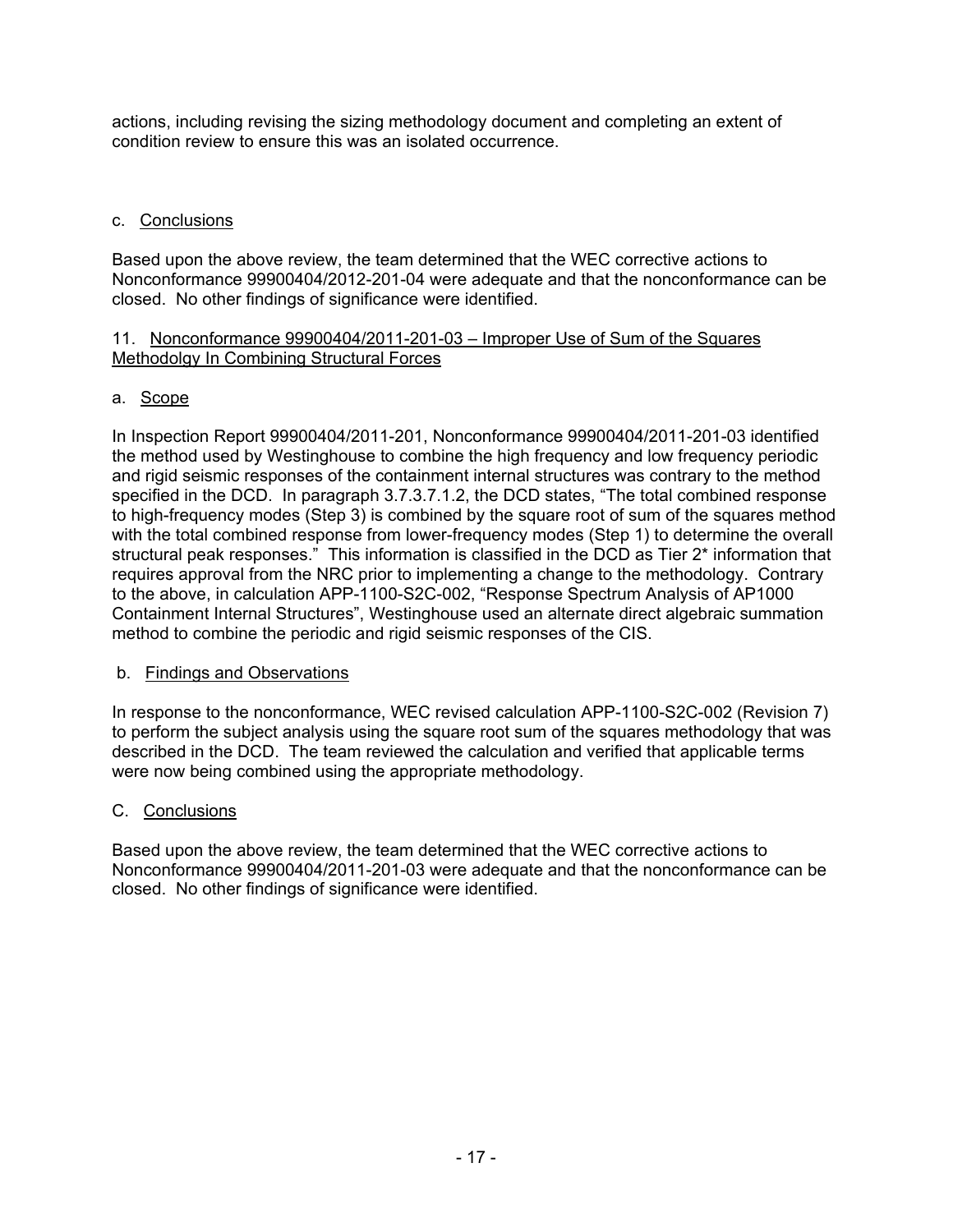# 12. Table of Items Opened/Closed and associated ITAAC

| Nonconformance/Open<br>Item Number | Open/Closed         | <b>Related ITAAC</b>                                       |
|------------------------------------|---------------------|------------------------------------------------------------|
| 99900404/2011-201-01               | Closed              | N/A                                                        |
| 99900404/2011-201-02               | <b>Remains Open</b> | Table 2-2-3-4, Items 2.a) and 2.b) of<br><b>AP1000 DCD</b> |
| 99900404/2011-201-03               | Closed              | N/A                                                        |
| 99900404/2011-201-04               | Closed              | N/A                                                        |
| 99900404/2011-201-05               | Remains Open        | Table 2-2-3-4, Item 8c of AP1000 DCD                       |
| 99900404/2011-201-08               | Closed              | N/A                                                        |
| 99900404/2012-201-02               | Closed              | Table 2.2.3.4, Item 7.a).ii) of AP1000<br><b>DCD</b>       |
| 99900404/2012-201-03               | Closed              | Table 2.2.3.4, Item 7.a).ii) of AP1000<br><b>DCD</b>       |
| 99900404/2012-201-04               | Closed              | N/A                                                        |
| 99900404/2012-201-05               | Closed              | N/A                                                        |

# **ATTACHMENT**

### 1. Exit Meeting

On September 28, 2012, the NRC inspection team conducted an exit meeting with WEC management and staff and discussed the results of the inspection. The following people were contacted during the inspection. Those that attended the exit meeting are so indicated.

| <b>NAME</b>            | <b>TITLE</b>                              | <b>ORGANIZATION</b>          | X |
|------------------------|-------------------------------------------|------------------------------|---|
| Anthony Trupiano       | <b>Principle Engineer Nuclear Systems</b> | $WEC - NS$                   | X |
| <b>Bill Rice</b>       | Director - US Equipment and Systems       | $WEC - NS$                   | X |
| <b>Bob Hirmanpour</b>  | <b>ITAAC</b>                              | Southern                     | X |
| <b>Brian Schleger</b>  | Project Manager - EQ                      | $WEC - NA$                   | X |
| <b>Charles Pierce</b>  | Licensing                                 | Southern                     | X |
| <b>Chris Henry</b>     | Engineer                                  | <b>Fauske and Associates</b> | X |
| <b>Chris Ware</b>      | Manager - Nuclear Systems                 | $WEC - NS$                   | X |
| <b>Chuck Brockhoff</b> | Principle Engineer System Design          | $WEC - NS$                   | X |
| David Arrigo           | <b>Manager - Quality Programs</b>         | <b>WEC Global Quality</b>    | X |
| <b>George Roberts</b>  | Principle Engineer - EQ                   | <b>WEC - NA</b>              | X |
| <b>Greg Cesare</b>     | Engineer - Plant Integration              | $WEC - NS$                   | X |
| Jaehyok Lim            | Engineer                                  | <b>Fauske and Associates</b> | X |
| Jason Brehm            | Project Manager - V.C. Summer 2&3         | WEC - NPP                    | X |
| Jim Bloom              | Engineer - EQ                             | $WEC - NA$                   | X |
| John Papai             | <b>Quality Engineer</b>                   | <b>WEC Global Quality</b>    | X |
| Julie Ezell            | Licensing                                 | <b>SCANA</b>                 | X |
| Kyra Durinsky          |                                           | <b>WEC</b>                   |   |
| L. Mulhollem           | <b>Auxiliary Equipment Engineer</b>       | <b>WEC</b>                   |   |
| Laura Goossen          | Program Manager - EQ                      | $WEC - NPP$                  | X |
| Luca Oriani            | Acting Director - AP1000 Piping           | WEC - NS                     | X |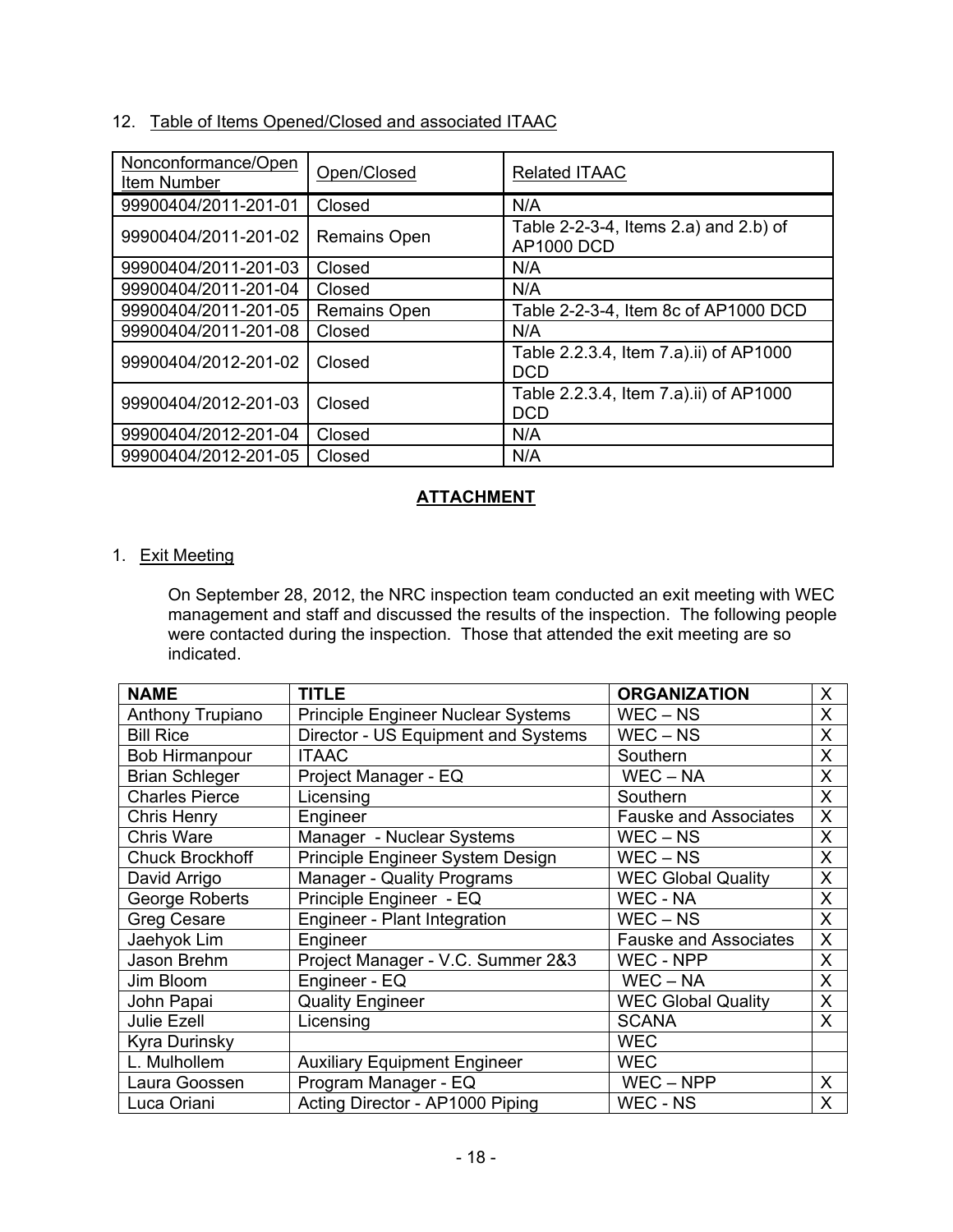| <b>NAME</b>           | <b>TITLE</b>                              | <b>ORGANIZATION</b> | X |
|-----------------------|-------------------------------------------|---------------------|---|
| <b>Mark Fetting</b>   | Program Manager - Squib Valves            | WEC - NPP           | X |
| Mark Wilson           | Licensing                                 | Southern            | X |
| Melita Osborne        | Director - EQ                             | WEC - NA            | X |
| <b>Mike Corletti</b>  | Director - Technical Projects Integration | WEC - NS            | X |
| <b>Mike Wilkie</b>    | Acting Director - China Engineering       | $WEC - NS$          | X |
| <b>Preston Vock</b>   | Manager - Valve Engineering               | WEC - NS            | X |
| <b>Ricardo Llovet</b> | E&P Director - Vogtle 3&4 Projects        | WEC - NPP           | X |
| <b>Richard Delong</b> | Acting Director - New Plant Licensing     | WEC - NPP           | X |
| <b>Ronald Wessel</b>  | Principle Engineer- AP1000 Licensing      | WEC - NPP           | X |
| Ryan Burda            | Engineer - Nuclear Engineer               | $WEC - NS$          | X |
| <b>Ryder Thompson</b> | Licensing                                 | <b>SCANA</b>        | X |
| Stan Thomason         | Licensing                                 | Southern            | X |
| T. Trulick            | <b>RNS System Engineer</b>                | <b>WEC</b>          |   |
| <b>Tim Drouin</b>     | Director - Plant Integration              | WEC - NPP           | X |

#### 2. INSPECTION PROCEDURES USED

IP 43002, "Routine Vendor Inspection"

- IP 36100, "Inspection of 10 CFR Part 21 and Programs for Reporting Defects and Noncompliance"
- P 65001.E, "Inspection of the ITAAC-Related Qualification Program,"
- IP 35034, "Design Certification Testing Inspection"

#### 3. DOCUMENTS REVIEWED

APP-PXS-M3C-400, "Piping Hydrodynamic Loads Screening for Passive Core Cooling System (PXS)", Rev. 1

APP – GW – GAP – 605, "AP1000 Hydrodynamic Loads Design Procedure" Rev. 0

APP-GW-GEE-3141, Rev. 0 "AP1000 Design Change Proposal"

APP-PXS-M3C-073, "Analysis of Hydrodynamic Loads in the Response to DVI Squib Valve Actuation", by Jaehyok Lim and Christopher Henry, June 13, 2012

APP-PXS-M3C-074, "Beyond Design Basis Analysis of Hydrodynamic Loads in the AP1000 DVI System", by Jaehyok Lim, June 22, 2012.

APP-PV70-P1-001, "Squib Valve Actuation Load Analysis", Rev. 0, 2011.

APP-PXS-M3C-075, "CMT Nozzle Check Valve Analysis in Response to Large Break LOCA", Rev. 0

APP-PXS-M3C-019, "IRWST / Containment Sump Injection Lines and ADS Line Resistances", Rev. 3, November 17, 2011

APP-PXS-M3C-195, "Check Valve Functional Requirements for PXS IRWST Isolation Check Valves" Rev. 2, October 25, 2011.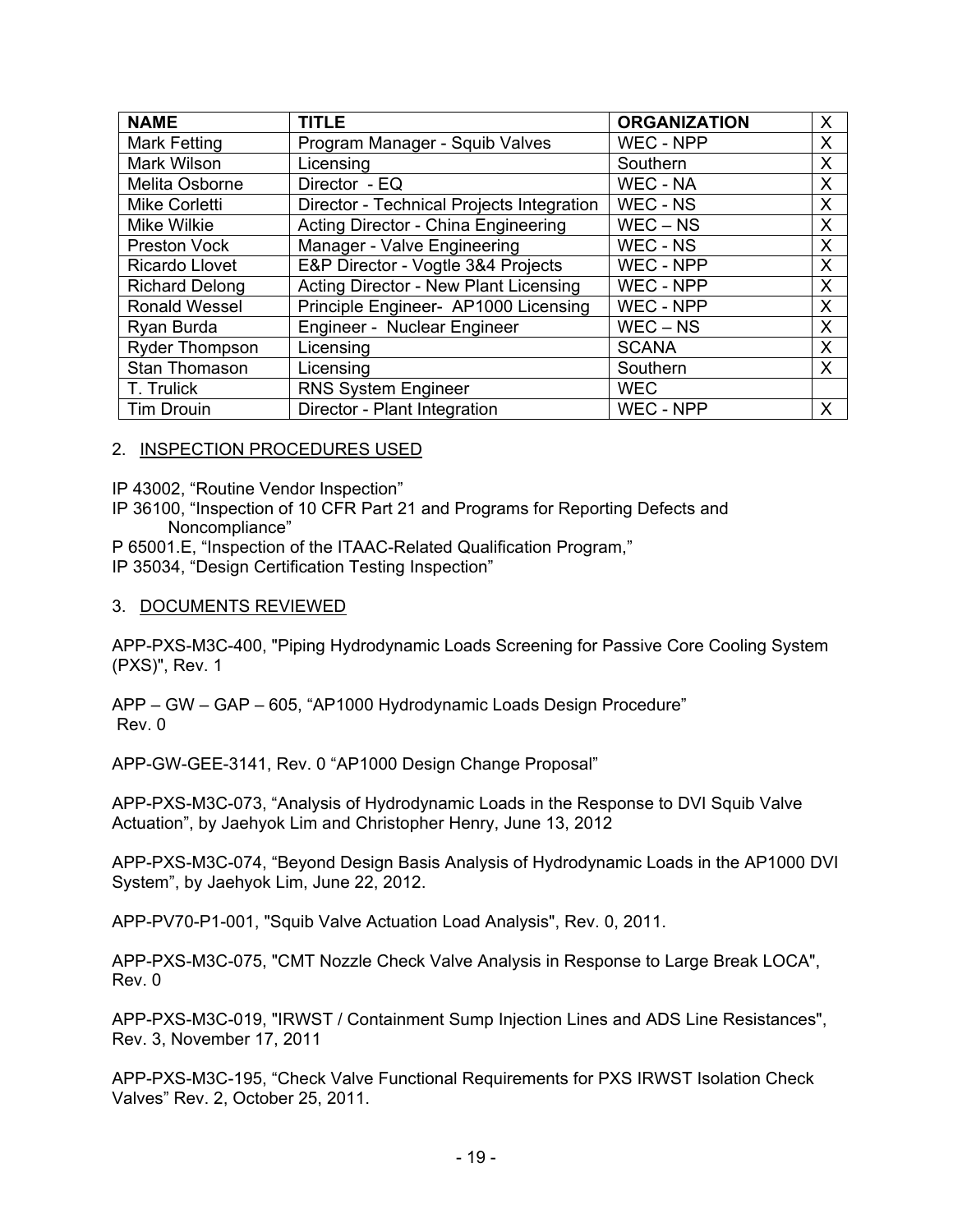APP-DC01-VFX-001, "AP 1000 DC01 Class 1E Battery Charger Released Document List", Revision 0, dated Mar 27, 2012

APP-PV95-VP-001,"Equipment Design Requirements for Safety-Related Limitorque Motor Actuator Test Specimens", Revision 2, dated July 2012

APP-GW-GEP-010, Process & Procedure for AP1000 Internal Open Items and holds, Revision 5, dated Aug 29, 2011

APP-GW-GLR-152,"Software Qualification Plan for AP 1000 S and UPS System (IDS)", Revision 1, dated January 2012

APP-DAS-VPP-001, "AP1000 EMC Test Procedure for the Diverse Actuation System (DAS)", Revision 0, dated January 2012

APP-DAS-VPP-002, "AP1000 Seismic Test Procedure for the Diverse Actuation System (DAS)", Revision 0, August 2012

APP-DAS-VBR-000, AP1000 Diverse Actuation System Equipment Qualification Summary (DAS Cabinets), Revision 0, September 2012

APP-DAS-J1-001, AP1000 Diverse Actuation System Functional Requirements, Revision 3, August 2012

APP-RNS-M3-001, Normal Residual Heat Removal System – System Specification Document, Rev. 2

APP-RNS-M3C-100, RNS Component Control Requirements, Rev. 7

APP-GW-J4-072, Interface Specification for Squib Valve Controller, Rev. 1

WNA-CN-00206-GEN, PMS Squib Valve System Operating Parameters, Rev. 3

APP-GW-VP-010, Equipment Qualification Methodology and Documentation Requirements for AP1000 Safety-Related Valves and Valve Appurtenances, Rev. 2

APP-EW21-E1-001, AP1000 Standard Raceway and Cable Separation and Segregation, Rev. 1

APP-DAS-J4-002, AP1000 Diverse Actuation System Squib Valve Controller Design Specification, Rev. 0

APP-GW-GEE-3133, Procedural De-energizing of RNS Valve V023 during Operating Modes 4 and 5, Rev. 0

DCP\_NRC\_003194, Reply to Notice of Nonconformances Cited in NRC Inspection Report No. 99900404/2011-201 dated September 27, 2011

DCP-DCP-003044, Spurious Actuation of Valves Assessment, Dated 12/15/2011

DCP\_NRC\_003218, Reply to Notice of Nonconformances Cited in NRC Inspection Report No. 99900404/2012-201 dated May 17, 2012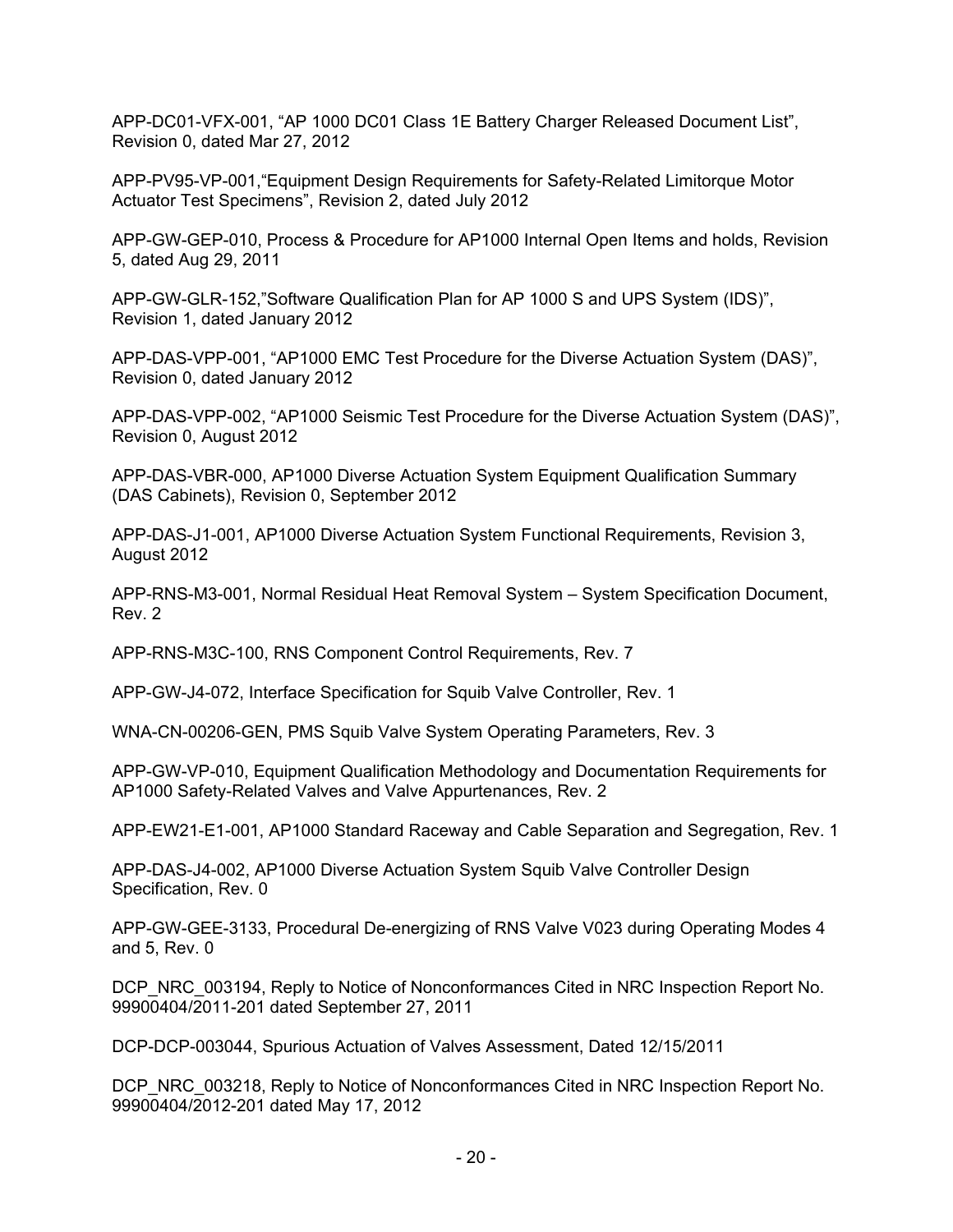"Application of RELAP5 to Gas Water Flow Transients", presentation by Kevin Ramsden at NEI Meeting, Dana Point, CA, February 11, 2009.

"Gas-Voids Pressure Pulsation Program", R. E. Henry, J. Conzen, K. Ramsden, D. Stepanczyk and K. Dhanji, FAI/08-70, Rev. 1, September 3, 2008.

"Validation of a Thermal-Hydraulic Computer Code to Perform Two-Phase Multi-Component Force Calculations for Structural Evaluations" by J. S. Miller and K. Ramsden, ICONE-13- 50297, Beijing, China, May 16-20, 2005.

Corrective Action Program Report CAPs-RCA-11-076-001, Rev. 1"Valve Review to ITAAC Requirements"

Design Control Document (DCD) Tier 1, ITAAC Table 2.2.3-4, item 8.c

IE Information Notice No. 86-09: Failure of Check and Stop Check Valves Subjected to Low Flow Conditions, February 3, 1986.

Nustart Engineering Significant Issue 12, "WEC Licensing Position on NuStart Engineering Significant Issue 0012 – Squib Valve and Leak Before Break," dated November 10, 2011

PO 4500426010, " AP1000 Purchase Order for Class 1E Battery Chargers, Regulating Transformers and Inverters, Vogtle Units 3 & 4", Rev 0, dated Feb 21, 2012

WEC 3.3.1, "Design Reviews", Revision 3, dated Nov 1<sup>st</sup> 2011

WEC 21.0, "Identification and reporting of conditions adverse to nuclear safety", Revision 7.1 (no date)

WEC 16.2, Westinghouse Corrective Action Process , Revision 4.1, dated April 17, 2012

QMS, "Westinghouse Quality Management System Level 1 Procedure", Revision 6, August 13, 2010

Corrective Action Report # 12-089-M020, "Errors in Limitorque sizing methodology", dated Oct 21 2012

Corrective Action Report # 12-089-M043, "Use of draft Limitorque purchase specs to develop EQ test requirements", dated Oct 21 2012

Corrective Action Report # 11-188-M045, "Extent of condition NON 2011-201-03 SRSS method", dated 07/07/2011

Corrective Action Report # 11-209-M002, "Determine extent of condition associated with the spurious actuation of valves from both the PMS and the DAS", dated 07/28/2011

Corrective Action Report # 11-209-M002.01, "Perform Extended condition review of valves actuated by PMS and DAS", dated Aug 31, 2011

Corrective Action Report # 11-196-M006,"Potential RNS V023 Valve Logic Control Deficiency", dated (not sure)